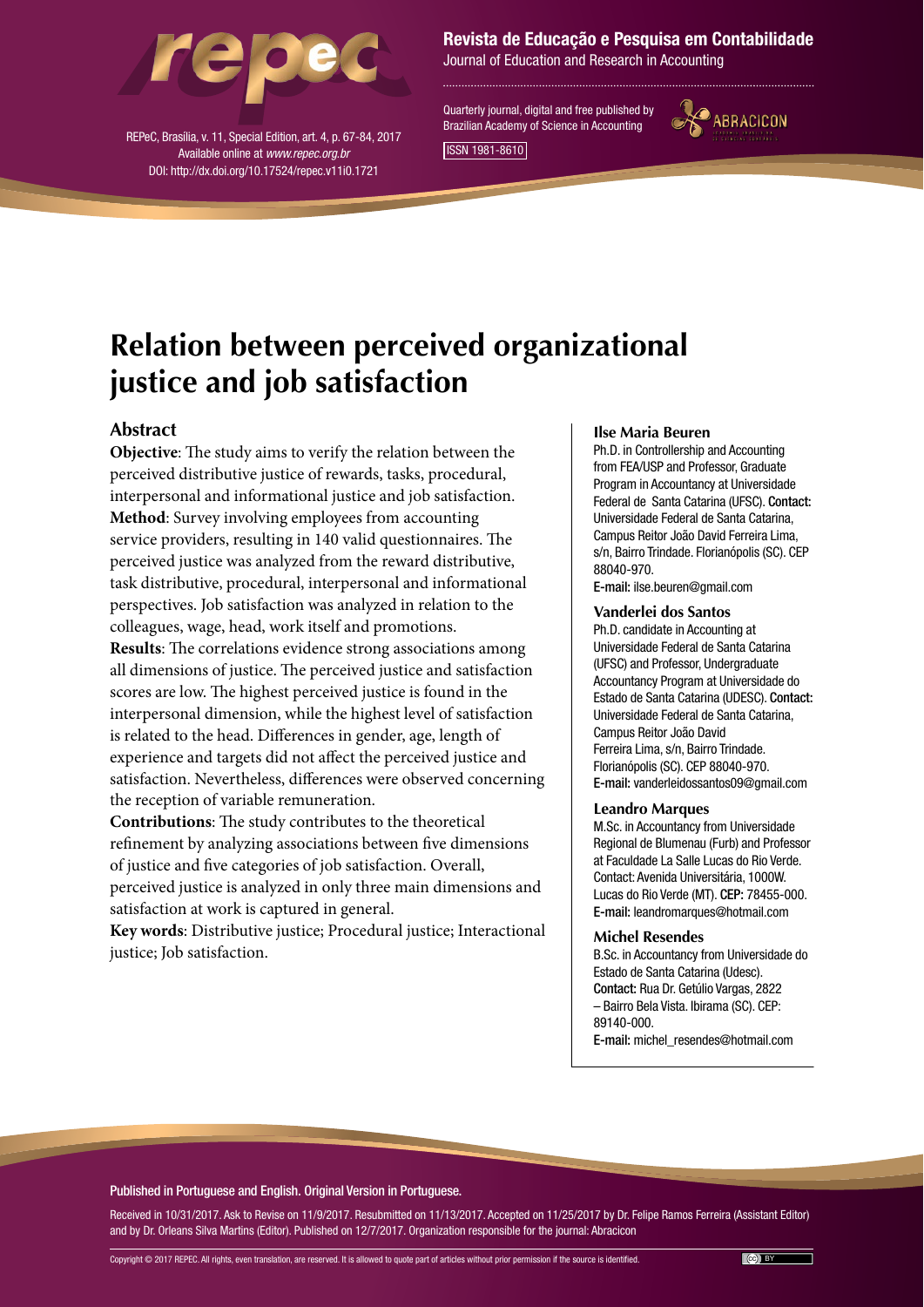# **1. Introduction**

Organizational justice has developed as a multidimensional concept, in which new dimensions emerge with the development and deepening of its studies (Ahmadi, Daraei, Rabiel, Salamzadeh & Takallo, 2012). There is still no consensus among scholars though about what dimensions constitute the construct of organizational justice. While some scholars (Alexander & Ruderman, 1987; McFarlin & Sweeney, 1992; Martin & Bennet, 1996) consider only two dimensions, others point out three (Goldman, 2003), four (Colquitt, Conlon, Wesson, Porter & Ng, 2001; Souto & Rego, 2003; Rego & Souto, 2004) and even five dimensions (Rego, 2000; Rego, 2001; Rego, 2002).

The first two dimensions that were the focus of organizational scholars include distributive justice, developed based on Adams' (1965) studies, and procedural justice, introduced by Thibaut and Walker (1975). Subsequently, with the study by Bies and Moag (1986), the third dimension of organizational justice emerges, called "interactional justice". Studies contemporaneous with those of Bies and Moag (1986), such as Greenberg (1993a) and Colquitt *et al*. (2001), have led to the division of interactional justice into two dimensions, interpersonal justice and informational justice. Subsequently, Rego (2000) provided empirical evidence of a fifth dimension: the distributive justice of tasks.

Regardless of the number of dimensions considered, however, organizations are currently concerned with how their employees experience justice, not only in terms of the rewards they receive from the employment relationship, but also the way they are treated by the organizational system and its agents (Lamertz, 2002). This concern is partly due to the fact that literature has shown that higher levels of perceptions of justice are generally associated with more positive behaviors in the workplace (Rahim, Magner & Shapiro, 2000).

Although the ultimate goal (the economic-financial outcome) remains the same, the way organizations seek to achieve such results is changing over time. It was realized that profit maximization was not only due to better sales policies or cost reduction, but also started to consider the well-being of the individuals responsible for the organization's activities, providing them with more pleasant and more just work environments.

In this perspective, employee satisfaction turns into a relevant aspect of the organization, since it has been increasingly demonstrated that profitability, productivity, employee retention and customer satisfaction are associated with levels of employee satisfaction, as satisfied and motivated employees will generate greater empathy and customer satisfaction, which will positively influence organizational performance (Lai Wan, 2007). Due to the consequences that satisfaction can exert on workers and their performance, satisfaction in the work environment has become a phenomenon scholars have studied worldwide (Martinez & Paraguay, 2003).

Several studies have been carried out in a wide range of environments and situations about the impact of organizational justice on the level of employee satisfaction. In the international literature, investigations were conducted with officials of the US Federal Government (Alexander & Ruderman, 1987), private company employees (McFarlin & Sweeney, 1992), university officials and professors (Firoozi, Kazemi & Sayadi, 2017), hotel staff (López-Cbarcos, Pinho & Rodríguez, 2015), besides meta-analyses (Cohen-Charash & Spector, 2001; Colquitt *et al*., 2001). The Brazilian literature shows less works that deal with the reflexes of organizational justice on job satisfaction. Among the few studies identified, the most noteworthy is that of Dal Vesco, Popik and Beuren (2016), involving employees of a cooperative.

Nevertheless, we did not identify studies that addressed this issue among employees of accounting service providers. Parker and Kohlmeyer (2005) examined the role of organizational justice in an employee's decision to leave a public accounting firm. The results of the survey with 76 accountants pointed out that perceived equity influences turnover intentions through organizational commitment and job satisfaction. The authors investigated only distributive justice and satisfaction at work was assessed in its general aspect.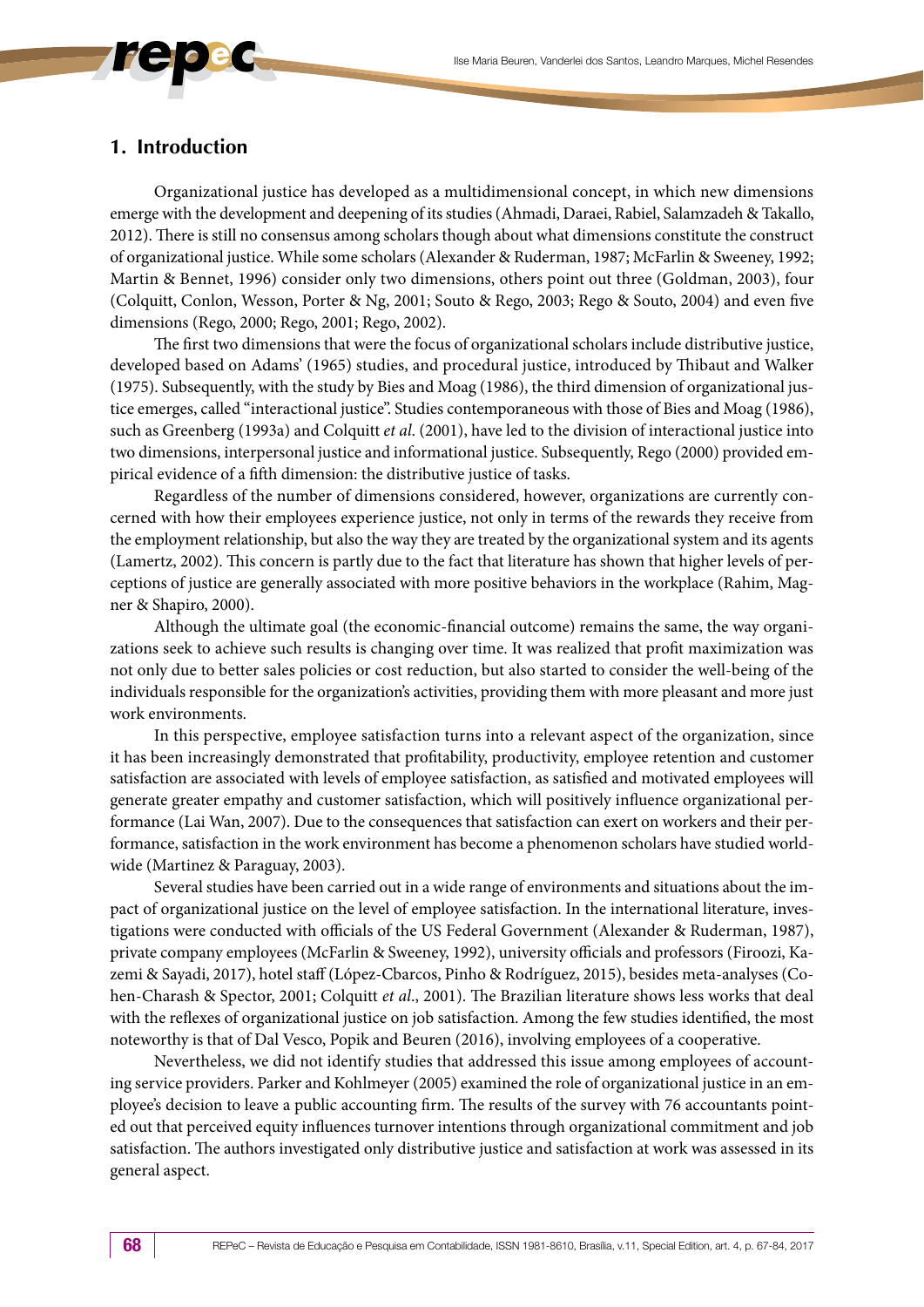Thus, the following research question is asked: What is the relationship between the perception of organizational justice and job satisfaction of employees of accounting service providers? Thus, the main objective of the study is to verify the relation of the perceived reward and task distributive, procedural, interpersonal and informational justice with job satisfaction. The research field is that of accounting service providers, showing a work environment prone to stress, as it demands that individuals comply in the accomplishment of their activities and get frequent recycling on financial, fiscal and occupational legislation. The relationship between people is intense, with co-workers, superiors and clients. From the tensions and organizational procedures inherent to work, feelings of injustice / justice can emerge, reflected in the individuals' satisfaction.

In addition, the study aims to evaluate if certain characteristics (gender, age, company time, and adoption of the variable remuneration system) imply significant differences in perceived justice and job satisfaction. Research such as Sweeney and McFarlin (1997) and Choi (2010) points out that individuals' characteristics may explain different perceptions of justice. Sweeney and McFarlin (1997) argue that women tend to emphasize fair procedures and interpersonal relationships, unlike men, who often emphasize distributive justice. Therefore, this analysis may be useful, for example, in setting goals, in the granting of variable remuneration, in interpersonal relationships, as they can elicit different feelings of justice and job satisfaction.

Chetty and Neeraja (2017) alert that job satisfaction is reflected in other organizational outcomes, such as organizational commitment, organizational citizenship behavior and managerial effectiveness, among others, and perceived justice constitutes an important predictor of job satisfaction. Thus, it is pertinent to investigate which perceptions of justice are associated with specific dimensions of job satisfaction. In this sense, this study is justified from a theoretical perspective by providing evidence of the relationship between the dimensions of organizational justice and job satisfaction, thus contributing to the theoretical framework.

According to Assmar, Ferreira and Souto (2005), Brazilian studies on organizational justice are sparse. In this sense, this study adds up to the Brazilian literature on the subject, providing evidence on the role of organizational justice in the work environment, in this case accounting services providers. The understanding of how justice relates to employee satisfaction can contribute to improving relationships between organizations and their employees, reflecting on their satisfaction and performance. It should be noted that most of the studies did not consider specific dimensions of job satisfaction, besides not considering the task justice, which may offer insights for future research.

# **2. Theoretical framework**

# **2.1 Organizational justice**

Organizational justice can be understood as the psychology of justice applied to the organizational environment, focusing on the perceptions of justice existing in the relations between workers and their organizations (Assmar, Ferreira, & Souto, 2005). According to Omar, Ferreira, Souto, Delgado, Assmar, González and Galáz (2007), the concept of organizational justice is related to the perceptions that employees have about what is right or wrong within the organizations they belong to.

Greenberg (1993b) argues that people will behave altruistically to the organization they work in if they believe they are being treated fairly. This belief will contribute to their maintaining positive attitudes towards work, supervisors and the organization, such as following the decisions of the superiors, avoiding antisocial behavior, besides displaying commitment and quality in their work, job satisfaction, health and well-being (Tepper, 2001). On the other hand, when they consider that they are being treated unfairly, this can generate feelings of anger, dissatisfaction and demotivation, which results in a decrease in productivity and quality of work and absenteeism (Omar *et al*., 2007).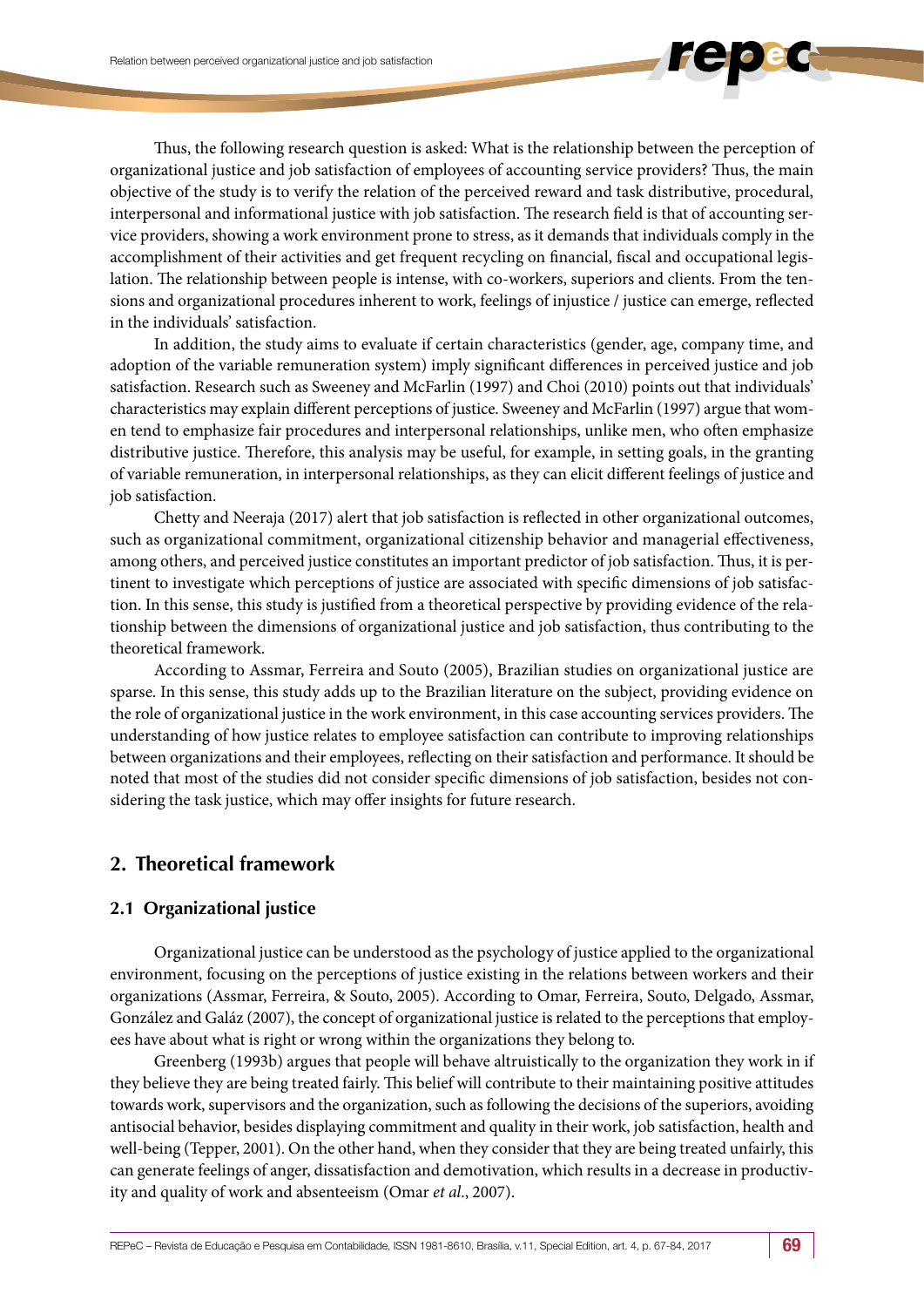Research on organizational justice has evolved under different dimensions over the years. For Klendauer and Deller (2009), organizational justice is analyzed based on three dimensions: distributive justice, procedural justice and interactional justice. Colquitt (2001), in turn, proposes to dismember interactional justice in two distinct dimensions: interpersonal justice and informational justice. Rego (2000), when investigating the theme of organizational justice, considered a fifth dimension: the justice of tasks, this being a division of distributive justice.

Distributive justice is defined as the justice of results, such as salaries, rewards, promotions, profits distributed to workers, and the classification obtained in the performance assessment. Its approach is based on the Equity theory, in that individuals tend to evaluate distributive justice based on the proportionality between results and the effort required to achieve them (inputs), comparing their results with those of other individuals (Adams, 1965). If it is perceived that ratios are equal and that there is equality, there will be feelings of satisfaction and justice, which will increase job satisfaction and the intention to remain in the organization (Colquitt *et al*., 2001; Souto & Rego, 2003; Langevin & Mendoza, 2013).

The procedural justice comprises the perceptions of justice related to the procedures used in the systems of performance assessment, salary increases and promotions, recruitment and selection processes, resource allocation (Leventhal, 1980; Souto & Rego, 2003; Sotomayor, 2007). Procedural justice considers the methods, mechanisms, means and procedures used in determining the results (Cohen-Charash & Spector, 2001). Leventhal (1980) established six procedural rules that indicate whether or not individuals perceive a particular procedure as fair: consistency, absence of biases and personal interests, accuracy of information, correction (or correction/appeal mechanisms), representativeness of those involved in processes and ethics.

In contrast to distributive justice, which is related to a specific outcome, such as pay, procedural justice is more related to organizational outcomes, such as organizational commitment and organizational citizenship behaviors (Masterson, Lewis, Goldman & Taylor, 2000; Cohen-Charash & Spector, 2001; Colquitt *et al*., 2001). Greenberg (1987) attributes greater power to procedural justice than to distributive justice as, when procedures are perceived to be fair, workers are less concerned with unfair outcomes and tend to regard as fair what is unfair, exhibiting positive behaviors.

The third dimension is interactional justice, which focuses on the quality of interpersonal treatment by the organization, or how management behaves in relation to the beneficiary of justice (Cohen-Charash & Spector, 2001; Colquitt *et al*., 2001). It refers to the interpersonal treatment or the level of perceived equity in the way employees are treated in the organization. Interactional justice encompasses managers' behaviors towards subordinates, such as the degree of honesty, sensitivity and respect shown during interaction. In contrast to procedural justice, in which perceptions of injustice are related to the organization, perceptions of interactional injustice are directed at the superior (Masterson *et al*., 2000).

Greenberg (1993a) proposed the unfolding of interactional justice in two dimensions: interpersonal justice and informational justice, thus introducing a four-dimensional model of organizational justice. For Colquitt *et al*. (2001), interpersonal justice reflects the extent to which people are treated with cortesy, dignity and respect by the authorities or the stakeholders in the execution of procedures or the determination of results. Thus, fair treatment is expected to enhance the perceived justice, increase the degree of acceptance of decisions and provoke positive reactions (Greenberg, 1993a), while informational justice focuses on the explanations given to people, why procedures have been used in a certain way or why the results have been distributed in a certain way (Colquitt *et al*., 2001). Thus, it is assumed that explanations and justifications make decisions more transparent, helping to mitigate negative reactions when perceiving injustices and to minimize adverse responses to unfavorable results obtained (Greenberg, 1993a).

Rego (2000), in the validation of a measure of perceived organizational justice, demonstrated that the best concept of justice considers five dimensions. In the research conducted by the author, distributive justice was divided into two independent dimensions, and the new dimension was denominated "task distributive justice". Thus, while distributive justice focuses on the distribution of rewards, the dimension identified by Rego (2000) refers to the distribution and allocation of tasks, workload and responsibilities in the work environment.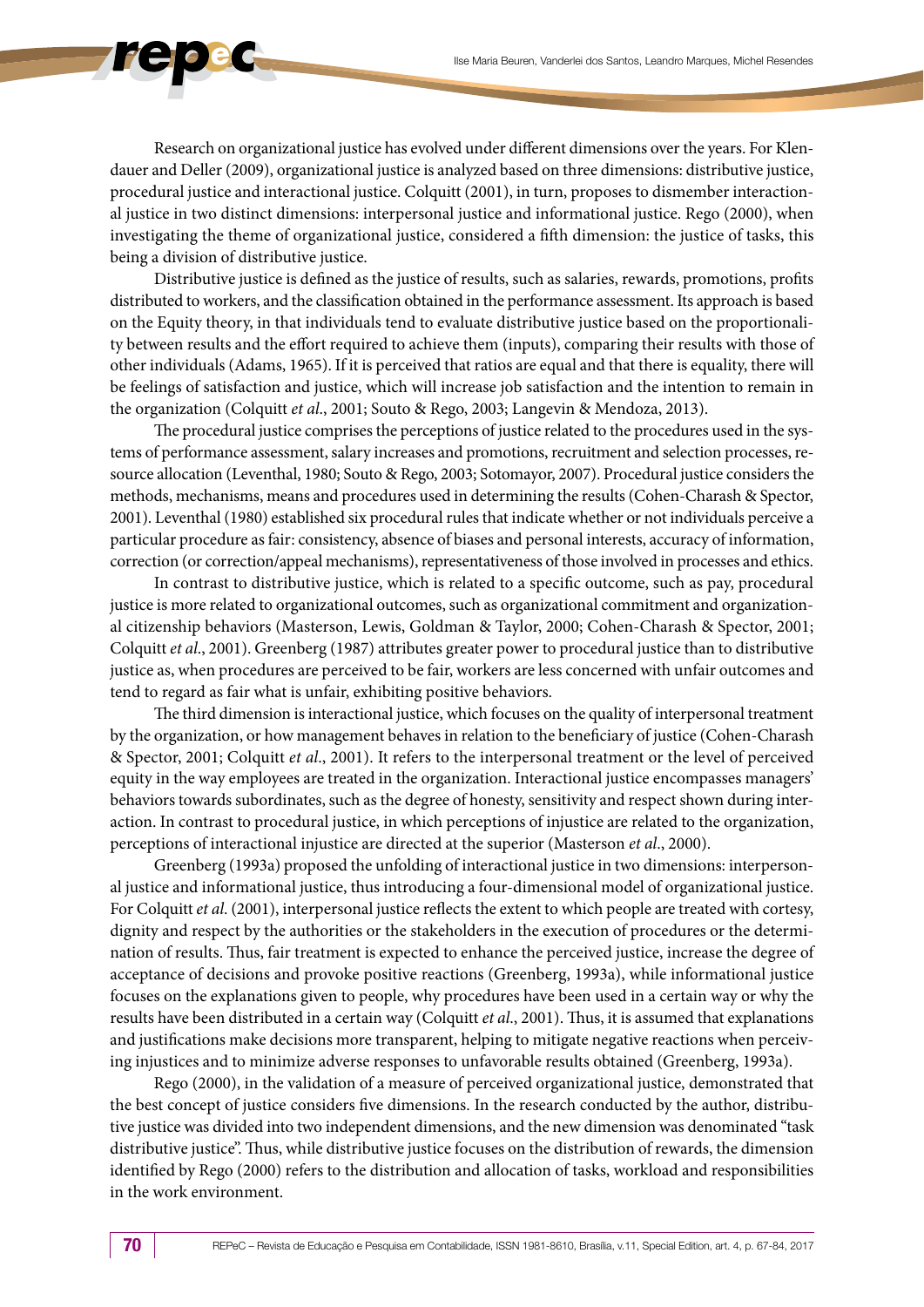There is no consensus among researchers about the distinction between procedural justice and interactional justice, nor on the division of the latter into interpersonal and informational (Beuren, Klein, Lara, & Almeida, 2016). Konovsky (2000) recommends the distinction though, considering that there is sufficient literature demonstrating that the three dimensions (procedural, interpersonal and informational) are unique types of justice. Studies, such as Colquitt (2001), Colquitt *et al*. (2001), Rego (2001), Souto and Rego (2003), and Rego and Souto (2004), present empirical evidence that the division of interactional justice is pertinent, as interpersonal justice affects different organizational outcomes of informational justice.

In this study, we chose to use the five-dimensional model of organizational justice, also aiming to verify whether the various dimensions are mutually related. We also decided to consider the task justice, hardly investigated in research, and the concept is applicable to the employees of accounting service providers.

### **2.2 Job satisfaction**

Job satisfaction has aroused the interest of scholars from various fields since the 1930s. This interest stems from the influence that satisfaction can exert on the worker, affecting his physical and mental health, attitudes and professional and social behavior (Martinez & Paraguay, 2003).

Initially, job satisfaction was associated with and often incorrectly confused with motivation. Scholars of this approach considered job satisfaction as a component of motivation that led workers to exhibit favorable behavior indicators, such as increased performance and productivity, company time and reduced absenteeism. From this trend, theories have emerged, such as the Motivation-Hygiene and Need Satisfaction theories (Siqueira, 2008).

Even after more than eighty years of research on the subject, however, there is still no consensus on concepts, theories or theoretical models about job satisfaction though. This difficulty in establishing a common definition is partially due to the fact that job satisfaction is a subjective phenomenon, which can vary from person to person, from circumstance to circumstance, and subject to internal and external influences on the environment (Martinez & Paraguay, 2003).

Between the 1970s and 1980s, scholars started to conceive the concept of satisfaction as an attitude. Thus, Robbins (2005: 61) defined job satisfaction as "an individual's general attitude toward his or her job". In that period, satisfaction was considered as a factor capable of predicting different work behaviors, such as productivity, performance, turnover and absenteeism (Siqueira, 2008).

Another aspect of studies on job satisfaction came to consider it as an emotional state. Locke (1969) understood job satisfaction as a pleasant emotional state resulting from an individual's assessment of his work. Siqueira (2008) alerts that job satisfaction enters the 21st century as a multiple concept that addresses affectivity in the work environment, constituting an affective bond of the individual with his work.

Despite these different conceptions, the dimensions of job satisfaction have undergone few changes over the years. Among them, the dimensions that were maintained in the course of decades were satisfaction with wages, satisfaction with co-workers, satisfaction with heads, satisfaction with promotions and with the actual work. Considering job satisfaction as an individual's pleasurable experiences in the work environment, each of the five dimensions represents a source of such experiences (Siqueira, 2008).

In this sense, Siqueira (2008) presents the Job Satisfaction Scale (EST) composed of 25 items, whose objective is to measure the worker's degree of contentment in relation to his work. The EST was created and validated in Brazil and is based on a multidimensional view of job satisfaction. Its items cover the five theoretical dimensions, as shown in Figure 1.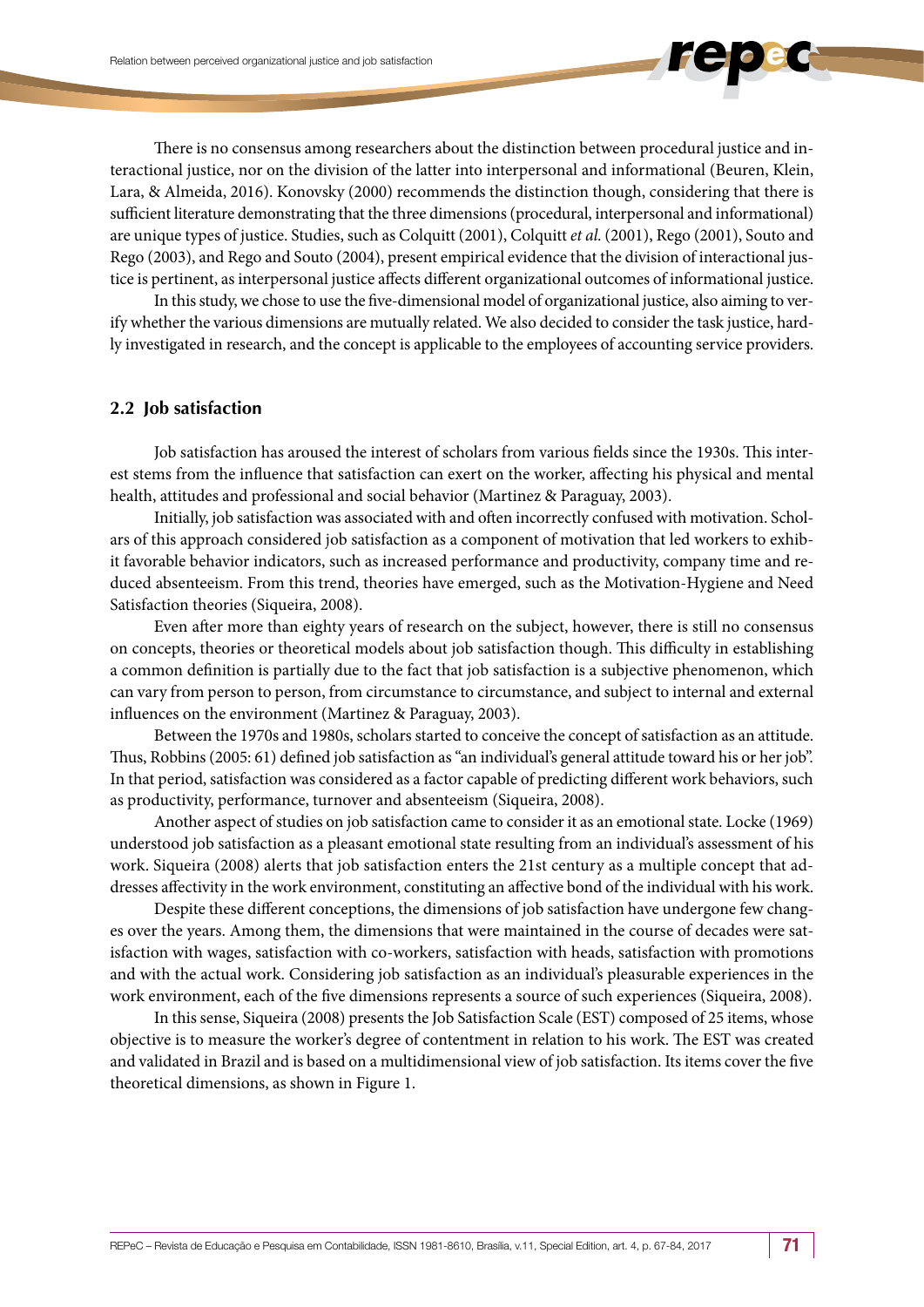| <b>Dimensions</b>                  | <b>Definitions</b>                                                                                                                                               |
|------------------------------------|------------------------------------------------------------------------------------------------------------------------------------------------------------------|
| Satisfaction with wage             | Satisfaction with the wage received in comparison to how much the individual works,<br>professional capacity, cost of living and efforts to accomplish the work. |
| Satisfaction with co-<br>workers   | Satisfaction with cooperation, friendship, trust and relationship with co-workers.                                                                               |
| Satisfaction with head             | Satisfaction with organization and professional capacity of the head, his interest in the<br>subordinates' work and understanding between them.                  |
| Satisfaction with<br>promotions    | Satisfaction with the number of promotions, the guarantees offered to who gets promoted,<br>the company's promotion policy and the waiting time for promotion.   |
| Satisfaction with nature<br>of job | Satisfaction with interest aroused by the tasks, capacity to absorb the worker and range.                                                                        |

#### **Figure 1.** Dimensions of job satisfaction

Source: adapted from Siqueira (2008).

In this study, the EST developed by Siquera (2008) was used to evaluate the satisfaction of employees of accounting service providers. This scale has already been used and validated in the research by Suehiro, Santos, Hatamoto and Cardoso (2008) and Rueda, Baptista, Souza and Degenhardt (2010).

Research has been carried out to identify which factors could trigger levels of job satisfaction or dissatisfaction. The perceived organizational justice can affect levels of job satisfaction. Thus, some studies and their findings are related to the perceived organizational justice versus job satisfaction.

# **2.3 Relation between organizational justice and job satisfaction**

The perceived organizational justice can have an impact on employee satisfaction. In this sense, several researchers have conducted studies to verify the relationship between organizational justice and job satisfaction. McFarlin and Sweeney (1992) conducted a study involving 675 bankers and found that both procedural and distributive justice are significantly related to job satisfaction. Martin and Bennet (1996) came up with similar results when conducting a survey of 1,377 employees of a financial services company.

Aryee, Budhwar and Chen (2002), when researching employees of an Indian public organization, found indirect effects of procedural and interactional justice and direct and indirect effects of distributive justice on job satisfaction. Choi (2011), in conducting a study with employees from 24 US government departments, found that high levels of justice (distributive, procedural and interactional) are positively related to job satisfaction. Ahmadi *et al*. (2012) reached the same conclusions when they investigated employees and managers of two large factories in Iran.

Dal Vesco, Popik and Beuren (2016) found a significant relation between the distributive and interactional dimensions and job satisfaction of 110 employees of a production cooperative. They did not find the same effect in relation to procedural justice though. Colquitt *et al*. (2001) conducted a meta-analytical review of 183 studies on organizational justice and found that the distributive and procedural dimensions of organizational justice are highly related to job satisfaction, while the interpersonal and informational dimensions are moderately related to job satisfaction. Thus, the first hypothesis of the study was elaborated:

• **H1:** Perceptions of distributive, procedural, interpersonal, informational, and task justice are positively related to job satisfaction.

Confirmation of the H1 hypothesis will indicate that when individuals perceive a greater sense of justice in work activities, they will have greater job satisfaction. It is expected that the results for this hypothesis are similar to those of Colquitt *et al*. (2001).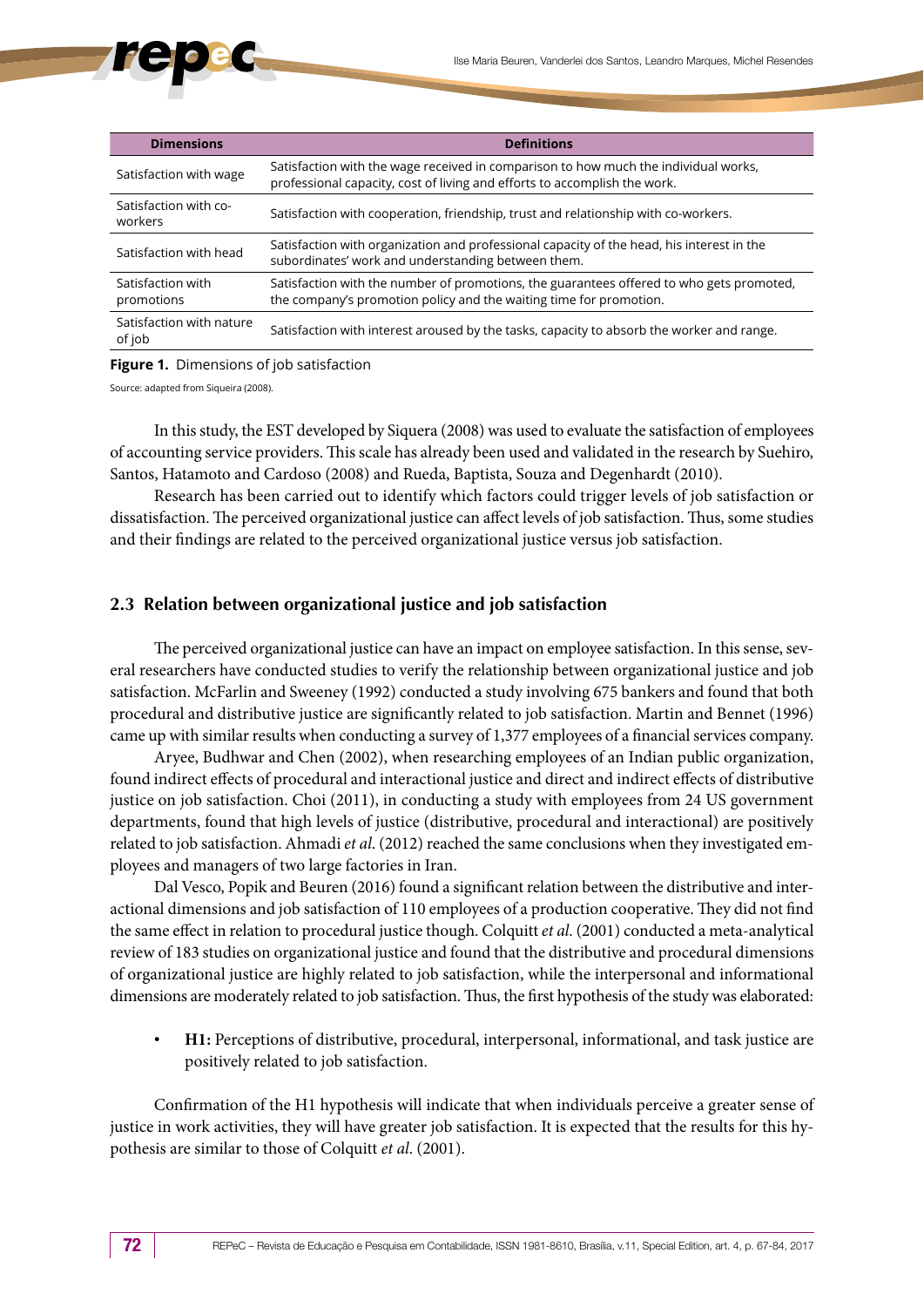McFarlin and Sweeney (1992) and Martin and Bennet (1996) observed in their studies that the distributive dimension is the strongest predictor of job satisfaction. The results of Choi's (2011) research also revealed that the distributive dimension of organizational justice is more strongly associated with job satisfaction than the other dimensions. Nadiri and Tanova (2010) observed that distributive justice is a stronger predictor of job satisfaction than the procedural and interactional dimensions. Thus, the second hypothesis of the research was elaborated:

• **H2:** The perception of distributive justice is more strongly related to job satisfaction than the other dimensions of organizational justice.

In contrast to the results presented, Alexander and Ruderman (1987) identified procedural justice as a stronger predictor of job satisfaction than distributive justice. This research was conducted with 2,800 US government employees. Warner, Reynolds, and Roman (2005) found that distributive justice is never a stronger predictor of job satisfaction than procedural justice. These divergences may have occurred because of the sample used.

Confirmation of the hypothesis H2 will indicate that the justice of the ends is more related to job satisfaction, converging with the results of McFarlin and Sweeney (1992), Martin and Bennet (1996) and Choi (2011), but diverging from the results of Alexander and Ruderman (1987) and Warner, Reynolds and Roman (2005).

Other studies have shown that different dimensions of organizational justice can be predictive of certain dimensions of job satisfaction. DeConinck and Stilwell (2004) found that procedural justice is an important predictor of satisfaction with the supervisor, while distributive justice is a strong predictor of payment satisfaction. Zainalipour, Fini and Mirkamali (2010) found a positive correlation between the three dimensions of organizational justice (distributive, procedural and interactional) with satisfaction with supervision (heads), co-workers, payment and promotions.

The authors also found a positive correlation between satisfaction with growth, status and work conditions and the informational, procedural and distributive dimensions. Based on the results of these studies and the characteristics of each dimension of justice, it is believed that certain dimensions of justice are more related to a specific type of job satisfaction, such as distributive justice and satisfaction with salary and promotions. This assumption is due to the fact that each dimension of justice affects specific organizational results (Masterson *et al*., 2000).

# **3. Research Method**

# **3.1 Population and sample**

A questionnaire was sent by Google Docs to the employees of 30 companies that provide accounting services from cities in the North of the state of Santa Catarina, which were chosen intentionally. The choice of the cities was due to the researchers' access to the contacts needed to carry out the survey. It was decided to distribute the research instruments to the largest accounting offices of the chosen cities.

In response, 167 answered questionnaires were received, 27 of which presented problems, some with no answers and others with two answers to the same assertion. These were eliminated, leaving 140 valid questionnaires for analysis. The profile of the respondents comprised gender, age, academic background, training area, company time, work sector, function, time on the job, formal goals and receipt of variable remuneration.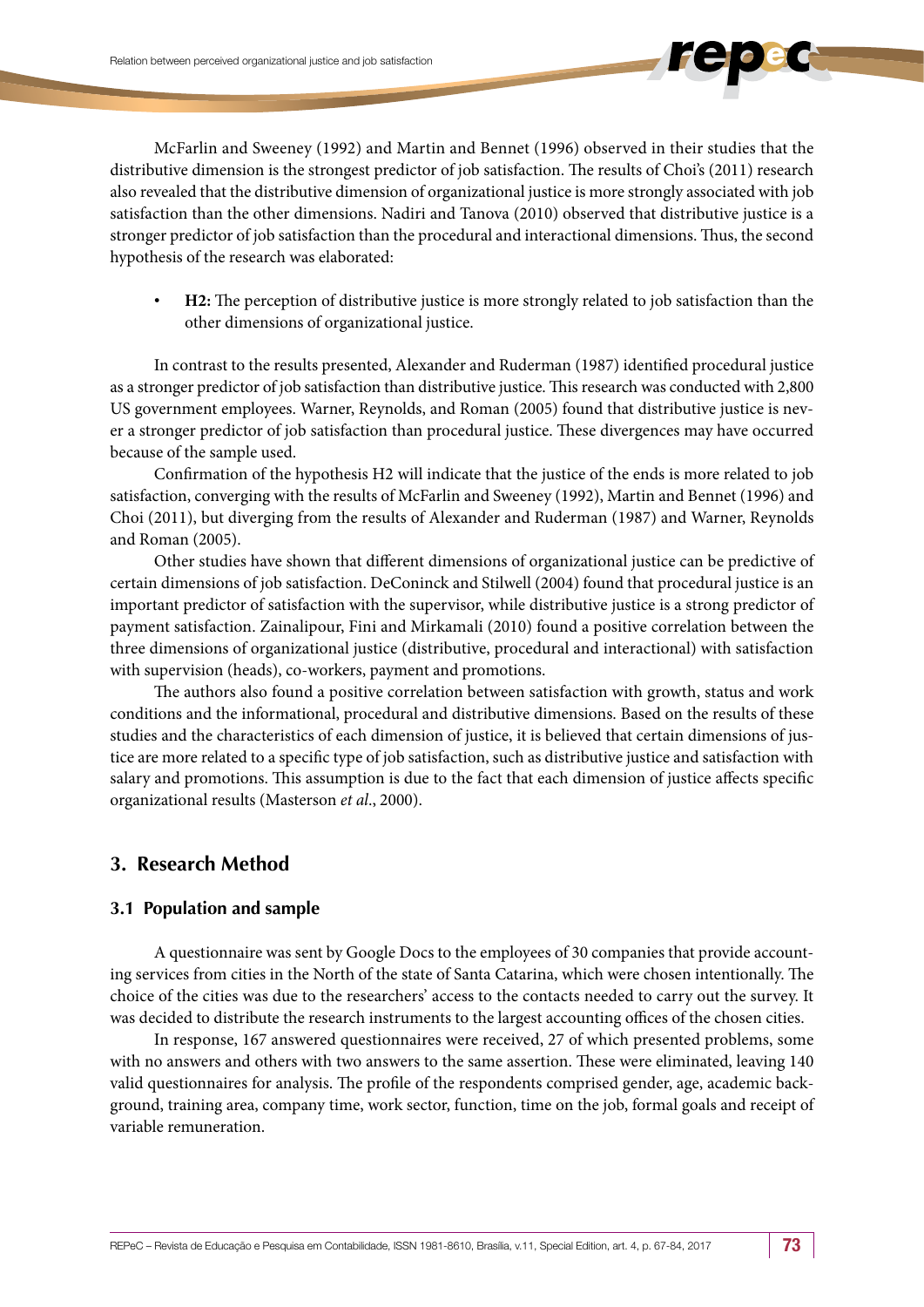Most respondents (70.71%) are female. In relation to age, the majority (82.14%) is between 16 and 30 years old. As for the level of education, there is a large number of respondents with incomplete higher education (45%), but the number of respondents with complete undergraduate and postgraduate degrees (44.29%) is also high. Among the respondents with complete higher education, the Accountancy course stands out with 72.22%. Most respondents with a specialization degree focused on Tax Management (34.62%), followed by Accounting (23.08%) and Controllership and Finance (15.38%).

In terms of company time, more than half (52.86%) of the respondents work in the company between one and five years. The number of respondents who have worked at the company less than a year is also considerable (27.86%), while the number of employees over 10 years old is reduced (7.14%). This suggests staff turnover, which may signal a lack of perceived justice and job satisfaction.

Among the respondents, 26.43% work in the accounting sector, 15.71% in the tax sector, 13.57% in the personnel sector, while the majority (33.57%) work in more than one sector. In relation to the function performed, the most important are accounting assistant (17.14%), tax-accounting assistant (15%) and fiscal assistant (11.43%). Some respondents serve as coordinator or manager of the sector (7.86%) and accountant (7.86%). Regarding the time on the job, we highlight the range of one to five years, which concentrated 55% of the responses, followed by the range of up to one year, with 30.71% of the responses.

Regarding the goals, 72.14% of respondents work with pre-established formal goals. The number of respondents with variable remuneration is not very significant though, totaling 18.57% of the sample analyzed.

### **3.2 Research instrument and data analysis procedures**

| <b>Variables</b>                          | <b>Dimensions</b>                                                                                                                                   | Goal                                                                                                             | <b>Verification</b>                                                                                                                                                                                        |
|-------------------------------------------|-----------------------------------------------------------------------------------------------------------------------------------------------------|------------------------------------------------------------------------------------------------------------------|------------------------------------------------------------------------------------------------------------------------------------------------------------------------------------------------------------|
| Organizational<br>justice<br>(Rego, 2001) | Distributive justice<br>Procedural justice<br>Interpersonal justice<br>Informational justice<br>Task distributive justice                           | Identify the perceived<br>organizational justice<br>in the work relations<br>of accounting service<br>providers. | 30 statements were presented, being<br>6 for each dimension of justice, on a<br>scale from 1 to 7, with 7 indicating high<br>perceived justice and 1 low perceived<br>justice and/or feeling of injustice. |
| Job satisfaction<br>(Siqueira, 2008)      | Satisfaction with wage<br>Satisfaction with co-workers<br>Satisfaction with head<br>Satisfaction with promotions<br>Satisfaction with nature of job | Verify the level of job<br>satisfaction among co-<br>workers at accounting<br>service providers                  | 25 statements were presented, being<br>5 for each dimension of satisfaction,<br>on a scale from 1 to 7, with 1 indicating<br>complete dissatisfaction and 7<br>complete satisfaction.                      |

The perceived organizational justice and job satisfaction of employees of accounting service providers were measured using the variables exposed in the research construct, as shown in Figure 2.

**Figure 2.** Research construct

Source: elaborated by the authors.

The questionnaire was structured in three blocks, directed at the employees of accounting service providers. The first block aimed at identifying the level of employee satisfaction; the second block was aimed at assessing the respondents' perceived organizational justice; the last block captured the profile of the survey respondents. The assertions were taken from the studies by Rego (2001) and Siqueira (2008).

Before taking the questionnaire to the field, a pre-test was applied in order to investigate possible problems the respondents could perceive. The pre-test was answered by ten people working in companies that provide accounting services, none of whom were part of the sample. In the application of the pre-test, some changes were indicated in the formulation of the questionnaire.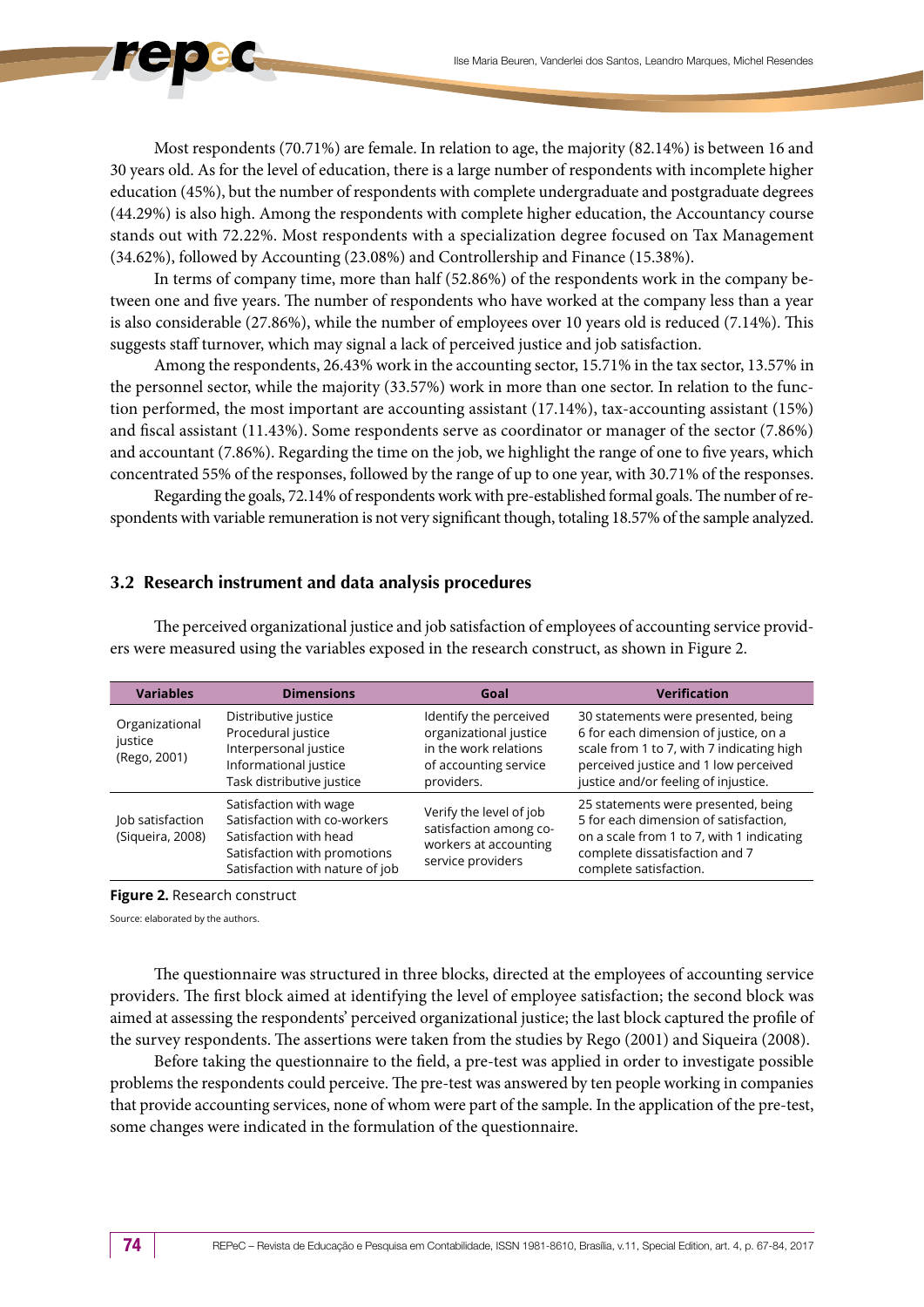In the data analysis, we used descriptive statistics, Pearson's correlation and the non-parametric Mann-Whitney and Kruskal-Wallis tests of medians. In the descriptive statistics, the minimum and maximum, means, standard deviation and variation coefficient of the variables were determined. Pearson's correlation was applied to verify if there is a coherent and systematic association between the variables observed and the strength of the association of those variables. The relationship / association between all dimensions of organizational justice and all dimensions of job satisfaction was analyzed.

Finally, in order to meet the complementary objective, the Mann-Whitney and Kruskal-Wallis tests were applied to assess whether the characteristics of gender, age, company time, existence of work goals and adoption of the variable remuneration system imply differences in perceived justice and job satisfaction. In this sense, the perceived justice and job satisfaction of five main groups were compared: (i) gender: male versus female; (ii) goals at work, whether or not respondents had pre-established goals; (iii) variable remuneration, if the variable remuneration system is established or not in the organizations of the respondents; (iv) age of the respondents, divided into three groups: up to 25 years, from 26 to 30 years, over 30 years; and (v) company time, up to one year, from one to five years, up to five years. Mann-Whitney's U-test was used to analyze the differences in the first three groups (gender, goals at work and variable remuneration), while the Kruskal-Wallis test was applied to analyze differences in age groups and company time.

# **4. Data Description and Analysis**

### **4.1 Descriptive Statistics**

In Table 1, we present data related to the descriptive statistics applied in each variable of the research construct. The minimum and maximum, the means, standard deviation and variation coefficient of the investigated variables were determined.

| <b>Variables</b>                  | <b>Minimum</b> | <b>Maximum</b> | <b>Mean</b> | <b>Standard Deviation</b> | <b>Variation coefficient</b> |
|-----------------------------------|----------------|----------------|-------------|---------------------------|------------------------------|
| Reward distributive justice       |                |                | 4.55        | 1.83                      | 40.29                        |
| Task distributive justice         |                | 7              | 5.38        | 1.53                      | 28.41                        |
| Procedural justice                |                | 7              | 4.79        | 1.68                      | 35.06                        |
| Interpersonal interaction justice |                |                | 5.55        | 1.53                      | 27.51                        |
| Informational interaction justice |                |                | 5.02        | 1.70                      | 33.93                        |
| Satisfaction with wage            |                | 7              | 4.39        | 1.67                      | 38.05                        |
| Satisfaction with co-workers      |                |                | 5.50        | 1.24                      | 22.50                        |
| Satisfaction with head            |                |                | 5.65        | 1.41                      | 24.97                        |
| Satisfaction with promotions      |                | 7              | 4.25        | 1.86                      | 43.80                        |
| Satisfaction with nature of job   |                |                | 5.33        | 1.30                      | 24.31                        |

### Table 1

#### **Descriptive statistics of variables**

Source: research data.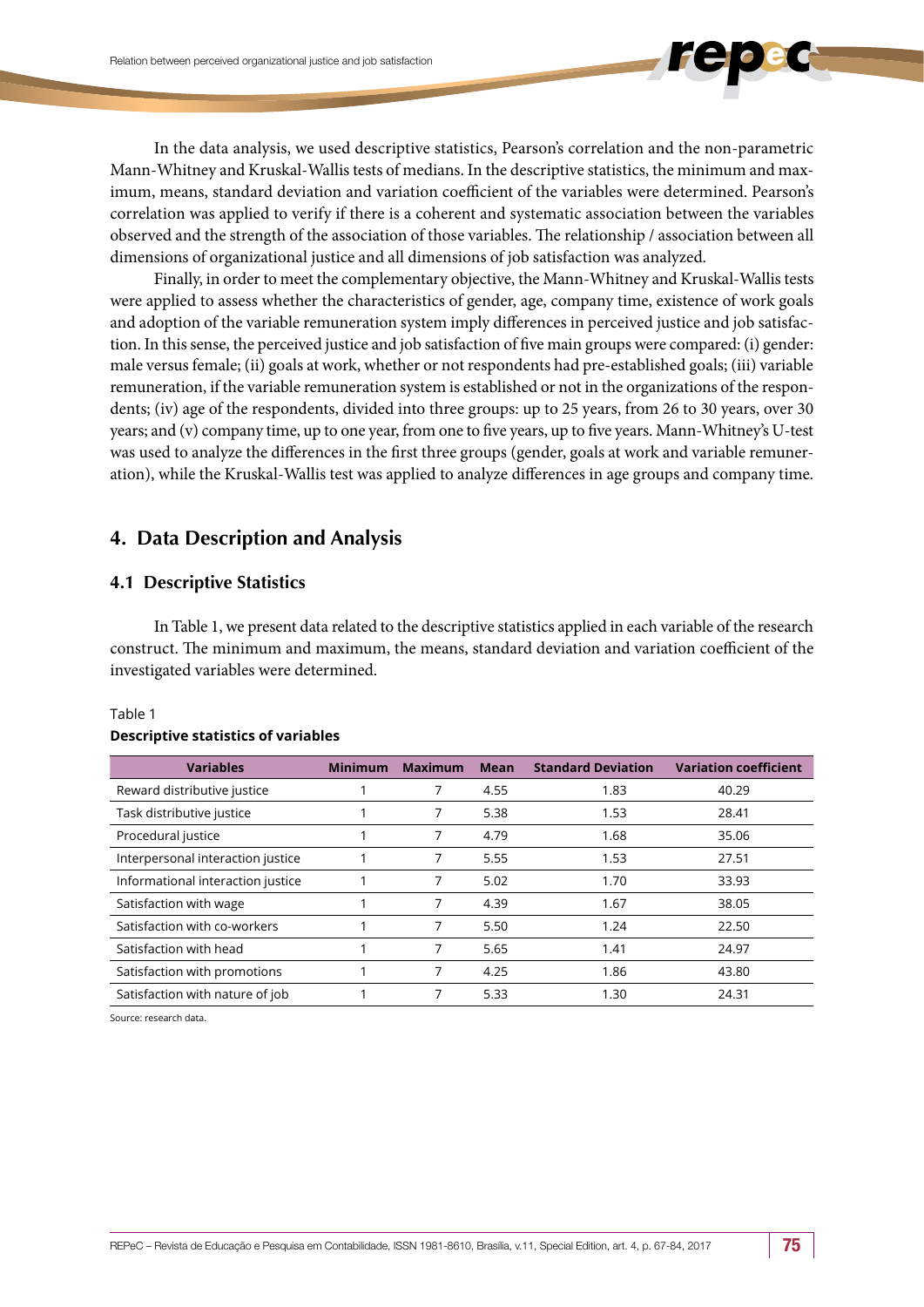According to Table 1, the respondents perceive organizational justice in a moderate way, as the averages were concentrated around 5, corresponding to "I slightly agree" in the scale. This perception is not homogeneous in all dimensions though, as the variation coefficient is greater than 30% in some of them. The interpersonal justice obtained the highest average and the lowest variation coefficient. This denotes that superiors have good relationships with their subordinates, which increases the perceived interpersonal justice scores. In the same sense, satisfaction with the head presented the highest average among the dimensions of job satisfaction. Rego and Souto (2004) also found a greater perception of interpersonal justice among employees from public and private companies.

The task distributive justice presented the second best average (5.38) among the organizational justice dimensions, with a variation coefficient of less than 30%. This suggests that the perceived justice in this dimension is homogeneous. The same did not occur with the reward distributive justice, which presented the lowest average among the dimensions of justice. This dimension presented the highest variation coefficient among the justice variables though, which reveals great discrepancy among the answers.

The averages of informational and procedural justice were, respectively, 5.02 and 4.79 but, in both dimensions, the variation coefficient was higher than 30%, which suggests non-homogeneity among the responses. The average found here for the procedural dimension was close what Nadiri and Tanova (2010) found among hotel employees, of 3.69 on a 5-point scale.

With regard to satisfaction, levels in all dimensions were moderate. The dimensions of satisfaction with salary and promotions are negatively highlighted - both presented averages close to 4, the center point of the scale, which indicate neither satisfaction nor dissatisfaction. These two dimensions presented high variation coefficients though, indicating low levels of uniformity among the responses. On the other hand, like satisfaction with the head, satisfaction with co-workers and the nature of the job presented fairly high levels, with variation coefficients inferior to 30%, which reveals convergence among the responses.

The analysis of maxima and minima shows that the respondents used the whole scale, as there were responses at both ends. This shows that, while some respondents presented high scores of satisfaction and perceived justice, represented here by the maximum 7, others presented low perceived justice and satisfaction, represented by the minimum 1. In general, there are indications of feelings of injustice and dissatisfaction regarding remuneration, promotions and organizational procedures, which imply changes in the providers of accounting services, especially with regard to promotion practices.

#### **4.2 Correlations between the dimensions of justice and job satisfaction**

Table 2 shows the Pearson correlations between the variables analyzed. The five dimensions of justice were correlated with the five dimensions of job satisfaction. In addition, an average of all satisfaction variables was obtained to obtain a score called general satisfaction, which was also related to each dimension of organizational justice.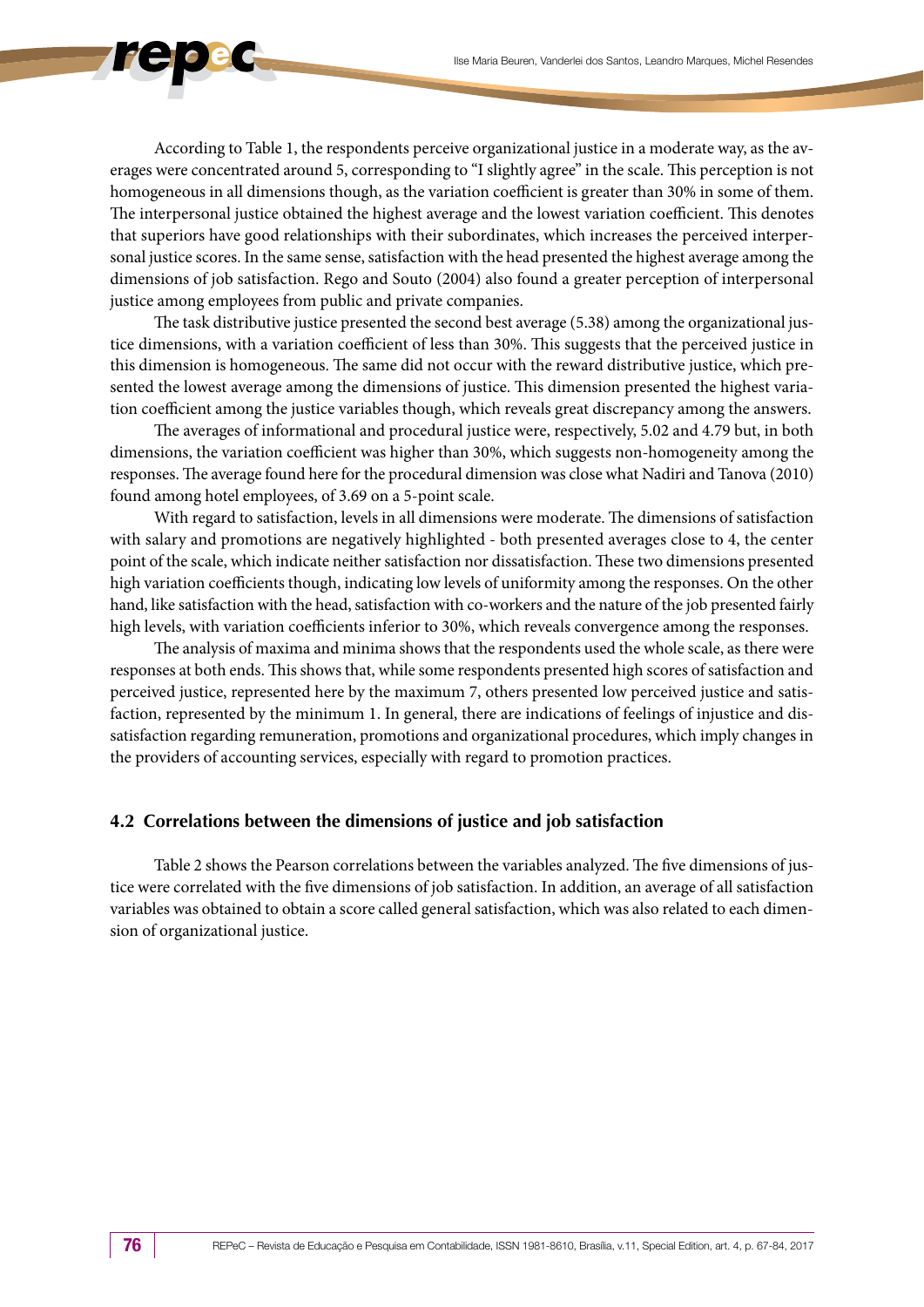### Table 2

#### **Pearson's correlations among variables**

| <b>Variables</b>                               | JD        | JP        | <b>JINT</b> | <b>JINF</b> | <b>JDT</b> | <b>SS</b> | <b>SCO</b> | <b>SCH</b> | <b>SP</b>    | SN        | SG |
|------------------------------------------------|-----------|-----------|-------------|-------------|------------|-----------|------------|------------|--------------|-----------|----|
| Distributive<br>justice (JD)                   | 1         |           |             |             |            |           |            |            |              |           |    |
| Procedural<br>justice (JP)                     | $0.852**$ | 1         |             |             |            |           |            |            |              |           |    |
| Interpersonal<br>interaction justice<br>(JINT) | $0.701**$ | $0.823**$ | 1           |             |            |           |            |            |              |           |    |
| Informational<br>interaction justice<br>(JINF) | $0.759**$ | $0.900**$ | $0.875**$   | 1           |            |           |            |            |              |           |    |
| Task distributive<br>justice (JDT)             | $0.705**$ | $0.805**$ | $0.736**$   | $0.756**$   | 1          |           |            |            |              |           |    |
| Satisfaction with<br>wage (SS)                 | $0.889**$ | $0.758**$ | $0.672**$   | $0.690**$   | $0.636**$  | 1         |            |            |              |           |    |
| Satisfaction<br>with co-workers<br>(SCOL)      | $0.243**$ | $0.393**$ | $0.404**$   | $0.370**$   | $0.429**$  | $0.326**$ | 1          |            |              |           |    |
| Satisfaction with<br>head (SCH)                | $0.633**$ | $0.717**$ | $0.819**$   | $0.732**$   | $0.662**$  | $0.652**$ | $0.478**$  | 1          |              |           |    |
| Satisfaction with<br>promotions (SP)           | $0.726**$ | $0.783**$ | $0.679**$   | $0.702**$   | $0.647**$  | $0.761**$ | $0.388**$  | $0.574**$  | $\mathbf{1}$ |           |    |
| Satisfaction with<br>nature of job (SN)        | $0.618**$ | $0.714**$ | $0.667**$   | $0.686**$   | $0.710**$  | $0.664**$ | $0.545**$  | $0.651**$  | $0.711**$    | 1         |    |
| General<br>Satisfaction (SG)                   | $0.799**$ | $0.844**$ | $0.801**$   | $0.791**$   | $0.758**$  | $0.871**$ | $0.619**$  | $0.813**$  | $0.880**$    | $0.860**$ | 1  |

\*\*  $p < 0.01$ .

Source: research data.

Table 2 shows that all the research variables are mutually related with 99% significance, and all dimensions of organizational justice presented strong positive correlations. These results converge with the research by Colquit *et al*. (2001), Rego (2002), Souto and Rego (2003), Rego and Souto (2004) and Sotomayor (2007). These correlations, according to Rego (2002), are based on a methodological and psychometric difficulty, the (non) independence of the dimensions of organizational justice.

Differently from the results found by Souto and Rego (2003) and Rego and Souto (2004), in which the strongest association occurred between the interpersonal and informational dimensions, in this study, it was verified that the strongest correlation was found between the procedural and informational dimensions. The correlation between interpersonal and informational justice was the second strongest association though. These results may explain the fact that some researchers, such as Aryee, Budhwar and Chen (2002), Goldman (2003), Nadiri and Tanova (2010) and Ahmadi *et al*. (2012) do not consider interpersonal and informational justice as distinct dimensions, considering them as interactional. The dimensions of interactional justice were more correlated to procedural justice than to distributive justice though. This fact may explain the understanding of authors like McFarlin and Sweeney (1992), who understand interactional justice as a branch of procedural justice and not as an independent dimension. For this reason, these authors consider only two dimensions: distributive and procedural.

It should be noted that a strong correlation was also found between distributive justice and procedural justice. This result converges with the studies by Sweeney and McFarlin (1997), who also identified a strong correlation between these two dimensions. Similarly, other authors, such as McFarlin and Sweeny (1992), Aryee, Budhwar and Chen (2002) and Ahmadi *et al*. (2012) found a moderate correlation between distributive justice and procedural justice.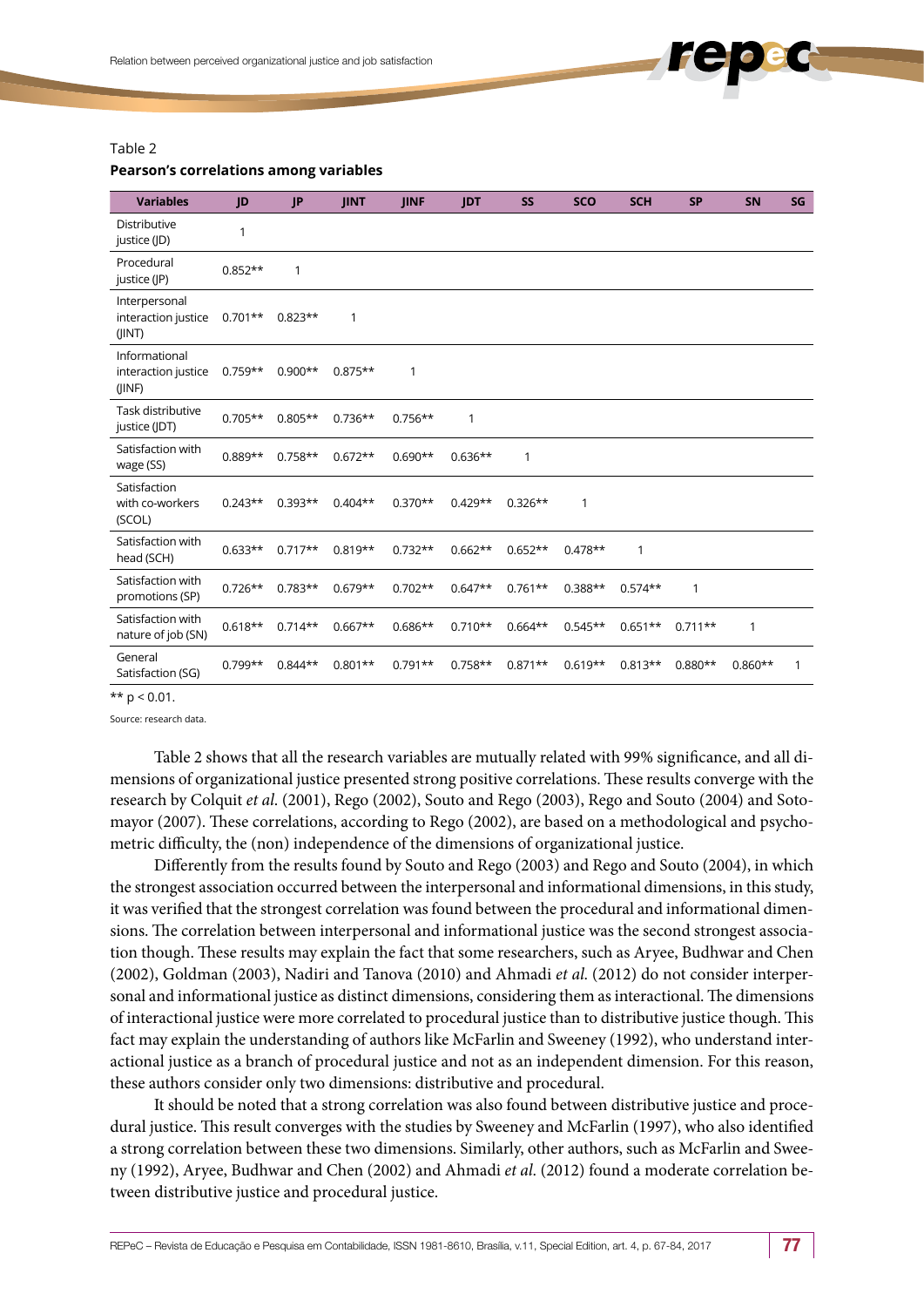In the bivariate correlation between the dimensions of organizational justice and job satisfaction, all dimensions of justice were strongly correlated with the satisfaction. This result supports the hypothesis H1, that perceptions of distributive, procedural, interpersonal, informational and task justice are positively related to job satisfaction. It also converges with the results of McFarlin and Sweeney (1992), Martin and Bennet (1996), Colquitt *et al*. (2001), Choi (2011), Ahmadi *et al*. (2012) and Dal Vesco, Popik and Beuren (2016), who found a positive relationship between the dimensions of justice addressed in their studies and job satisfaction. Thus, the greater the sense of justice in work activities, the greater their job satisfaction will be.

The dimension of organizational justice that showed the strongest association with job satisfaction, different from what we expected, was procedural justice, which leads to the rejection of the hypothesis H2 that the perception of distributive justice is more strongly related to job satisfaction than the other dimensions of organizational justice. This result differs from that found by McFarlin and Sweeney (1992), Martin and Bennet (1996), Choi (2011) and Firoozi, Kazemi and Sayadi (2017) and converges with Alexander and Ruderman (1987) and Warner, Reynolds and Roman (2005). It is inferred that the respondents placed greater emphasis on the procedures employed in the distribution of rewards and not on the reward itself. This result is in line with the research by Chetty and Neeraja (2017), in which procedural justice was the dimension of justice employees from a software company assessed as the most relevant.

When analyzing the dimensions of job satisfaction individually, one can see that, as shown in the literature, different dimensions of justice correlate more strongly with certain dimensions of satisfaction. In this sense, in the analysis of means, interpersonal justice was shown to be more strongly associated with satisfaction with leadership, that is, the more just the superior's treatment of his subordinate, the greater his satisfaction with the superior.

Distributive justice, as expected, correlated more strongly to satisfaction with salary and promotions. This result is consistent with the research by DeConinck and Stilwell (2004) and indicates that, the greater the perception that the rewards received are fair, the greater the satisfaction with these rewards. Procedural justice also presented a strong correlation with satisfaction with salary and promotions, which means that not only the justice of the rewards received, but also the perceived justice in the distribution process is determinant for the satisfaction with the rewards, as advocated by Leventhal (1980).

The informational justice showed a strong relation with satisfaction with the head and a moderate relation with satisfaction with salaries and with the nature of the job. The task distributive justice proved to be more strongly related to satisfaction with the nature of the job. This result was already expected, given the theoretical definitions of both variables. Finally, none of the dimensions of organizational justice was strongly associated with satisfaction with co-workers. The relationships found were moderate for the interactional and task distribution dimensions, while the other dimensions of justice showed a weak relationship with satisfaction with co-workers. Thus, the relationship between feelings of justice and job satisfaction refers to organizational aspects (rewards, processes and tasks) and interaction between heads and subordinates, but without significant effects of the interaction with co-workers.

Researchers have given less attention to interactional justice, as pointed out by López-Cabarcos, Pinho and Rodríguez (2015), but the results of this research appoint that perceived procedural and interactional justice were the main predictors of overall job satisfaction, to the detriment of distributive justice. This indicates that respondents may be involved in two types of exchange: with their supervisor and with the organization.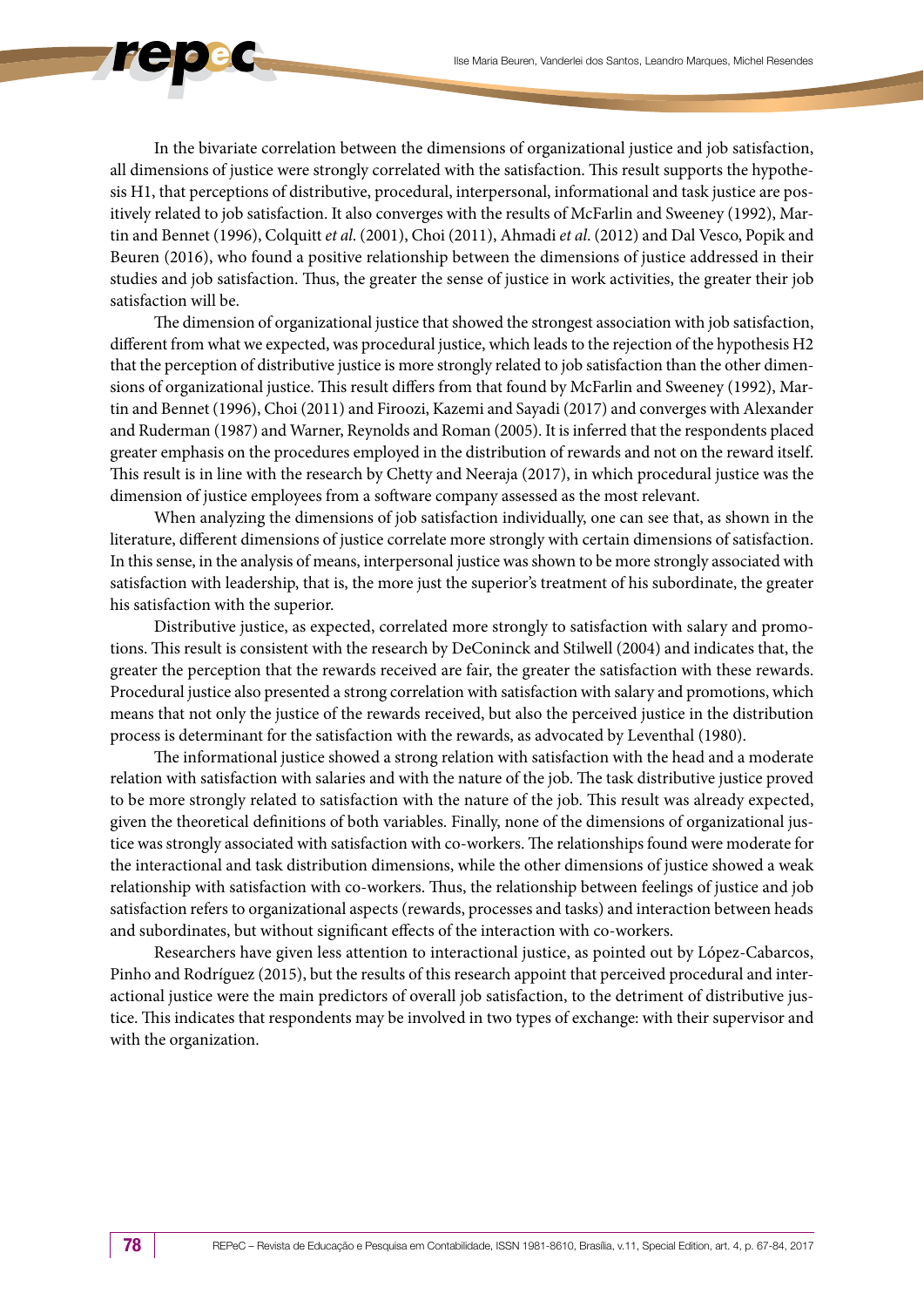# **4.3 Control variables and perceived justice and job satisfaction**

As a complement, the Mann-Whitney and Kruskal- Wallis tests were applied to assess whether gender, age, company time, existence of work goals characteristics and the adoption of the variable remuneration system imply significant differences in perceived justice and job satisfaction. In these tests, if the level of significance corresponds to 0.05 or less, this will indicate that there are differences among the groups analyzed.

### Table 3

#### **Mann-Whitney and Kruskal-Wallis tests**

| <b>Variables</b>                  |        |                | <b>Mann-Whitney test</b>     | <b>Kruskal-Wallis test</b> |                   |  |
|-----------------------------------|--------|----------------|------------------------------|----------------------------|-------------------|--|
|                                   | Gender | <b>Targets</b> | <b>Variable Remuneration</b> | Age                        | Length of service |  |
| Distributive justice              | 0.976  | 0.588          | 0.085                        | 0.860                      | 0.672             |  |
| Procedural justice                | 0.635  | 0.085          | 0.003                        | 0.878                      | 0.604             |  |
| Interpersonal interaction justice | 0.429  | 0.138          | 0.008                        | 0.999                      | 0.476             |  |
| Informational interaction justice | 0.963  | 0.058          | 0.002                        | 0.725                      | 0.597             |  |
| Task distributive justice         | 0.178  | 0.063          | 0.013                        | 0.684                      | 0.520             |  |
| Satisfaction with wage            | 0.766  | 0.381          | 0.072                        | 0.313                      | 0.895             |  |
| Satisfaction with colleagues      | 0.544  | 0.113          | 0.899                        | 0.836                      | 0.087             |  |
| Satisfaction with head            | 0.902  | 0.099          | 0.290                        | 0.903                      | 0.643             |  |
| Satisfaction with promotions      | 0.863  | 0.089          | 0.040                        | 0.926                      | 0.473             |  |
| Satisfaction with nature of job   | 0.850  | 0.010          | 0.036                        | 0.988                      | 0.107             |  |

Source: research data.

The results of the Mann-Whitney test show that there is no difference in the perceived justice and satisfaction between men and women as significance levels were not lower than 0.05 for any of the variables. This result differs from the study by Sweeney and McFarlin (1997) that women tend to place greater emphasis on procedural justice rather than outcomes, while men have shown a stronger emphasis on distributive justice. It converges with the results by Cohen-Charash and Spector (2001) though, in that regardless of age, sex, race, schooling and possessions, people tend to perceive justice in a similar way.

Regarding the goals, only satisfaction with the nature of the job had a significance level lower than 0.05. This indicates that the group that has goals presents levels of satisfaction with the nature of the job different from those who do not have goals.

As for variable remuneration, the group that receives some type of variable remuneration perceives four dimensions of organizational justice (procedural, interactional, informational and task distributive), differently from those that do not receive variable remuneration. This opinion difference is also observed in the levels of satisfaction with the promotions and satisfaction with the nature of the job. Group averages show that those who receive some type of variable remuneration feel greater justice and satisfaction compared to those who do not receive variable remuneration.

These results indicate that having goals does not modify the sense of justice, however, the variable remuneration system can be an indicator to strengthen such feelings and, consequently, to reinforce job satisfaction, which differs from the results by Odelius and Santos (2008), who did not observe differences in the perceived justice between employees who receive only fixed remuneration and those who receive variable remuneration.

The results of the Kruskal-Wallis test indicate that there is no difference in the perception of organizational justice and job satisfaction among the different age groups of the respondents and among their company time as, for none of the analyzed variables, significance levels were lower than 5%. This result is in line with the research by Cohen-Charash and Spector (2001), which did not identify a difference in perceived justice according to respondents' ages either.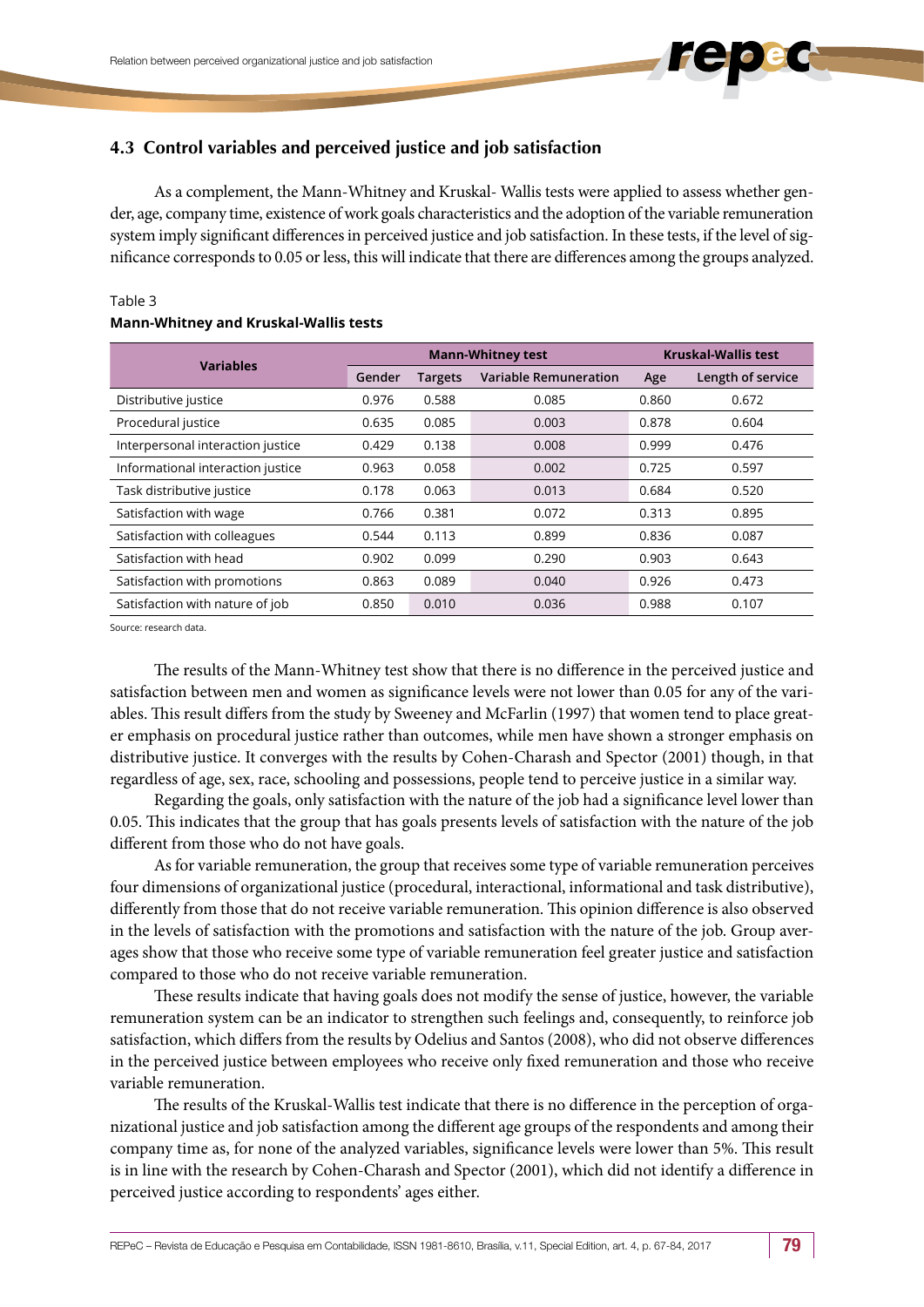# **5. Final Considerations**

In this research, we aimed to verify the relationship between the perceived reward distributive, task distributive, procedural, interpersonal and informational justice and job satisfaction. The results showed that all dimensions of organizational justice presented a strong and positive mutual correlation, which converges with the results by Colquit *et al*. (2001), Rego (2002), Souto and Rego (2003), Rego and Souto (2004) and Sotomayor (2007). This finding draws attention to a difficulty reported in the literature, the (non) independence of the dimensions of organizational justice.

The low scores of organizational justice some respondents appointed denote little perception of justice in the workplace in all the observed dimensions (reward distributive, task distributive, procedural, interpersonal and informational). This fact may also explain the low job satisfaction scores observed among the individuals in the sample, which suggests that the increase in the perceived organizational justice can bring about an increase in the level of satisfaction and, consequently, in the performance.

In the correlation analysis, it was observed that all dimensions of organizational justice presented a strong positive correlation with satisfaction at work, which converges with the results by McFarlin and Sweeney (1992), Martin and Bennet (1996), Colquitt *et al*. (2001), Choi (2011), Ahmadi *et al*. (2012) and Dal Vesco, Popik and Beuren (2016), and implies the non-rejection of the hypothesis H1, that perceptions of distributive, procedural, interpersonal, informational and task justice are positively related to job satisfaction.

Regarding the hypothesis H2, the results appointed that procedural justice has a stronger correlation with job satisfaction. This result provides evidence to reject H2, that distributive justice is more strongly related to job satisfaction than the other dimensions of organizational justice. This result is in line with Alexander and Ruderman (1987) and Warner, Reynolds and Roman (2005).

In the relationship between the different dimensions of organizational justice and job satisfaction, it was observed that, in line with the study by DeConinck and Stilwell (2004), distributive justice was more strongly related to satisfaction with payment and promotions. We also identified a strong relationship between these dimensions of satisfaction and procedural justice. It is argued that not only the rewards are considered, but also the procedures by which these rewards are distributed. Interaction and informational justice were more strongly associated with satisfaction with the head, which indicates that fair treatment and providing explanations about procedures and decisions contribute to the subordinate's level of satisfaction with his superior.

The Mann-Whitney and Kruskal-Wallis tests revealed that the perceived justice and level of satisfaction are independent of respondents' gender, age and company time. Regarding goal setting, it was observed that this procedure does not give rise to greater feelings of justice, nor does it impact the job satisfaction as a whole. On the other hand, the variable remuneration system is an element that interferes with the feelings of justice and, consequently, with greater job satisfaction. Thus, the setting of goals should be accompanied by variable remuneration if a greater sense of justice is sought.

It should be emphasized, however, that the results presented are restricted to the sample analyzed. The limitations of the research, the statistical techniques employed in the data analysis and the number of organizational justice dimensions used are also highlighted since, as emphasized in the literature review, there is no consensus regarding the number of dimensions that constitute the organizational justice construct. As suggestions for future research, it is recommended to investigate the impact of perceived organizational justice and job satisfaction on employee commitment and performance. Other studies can focus on the antecedents of perceived justice.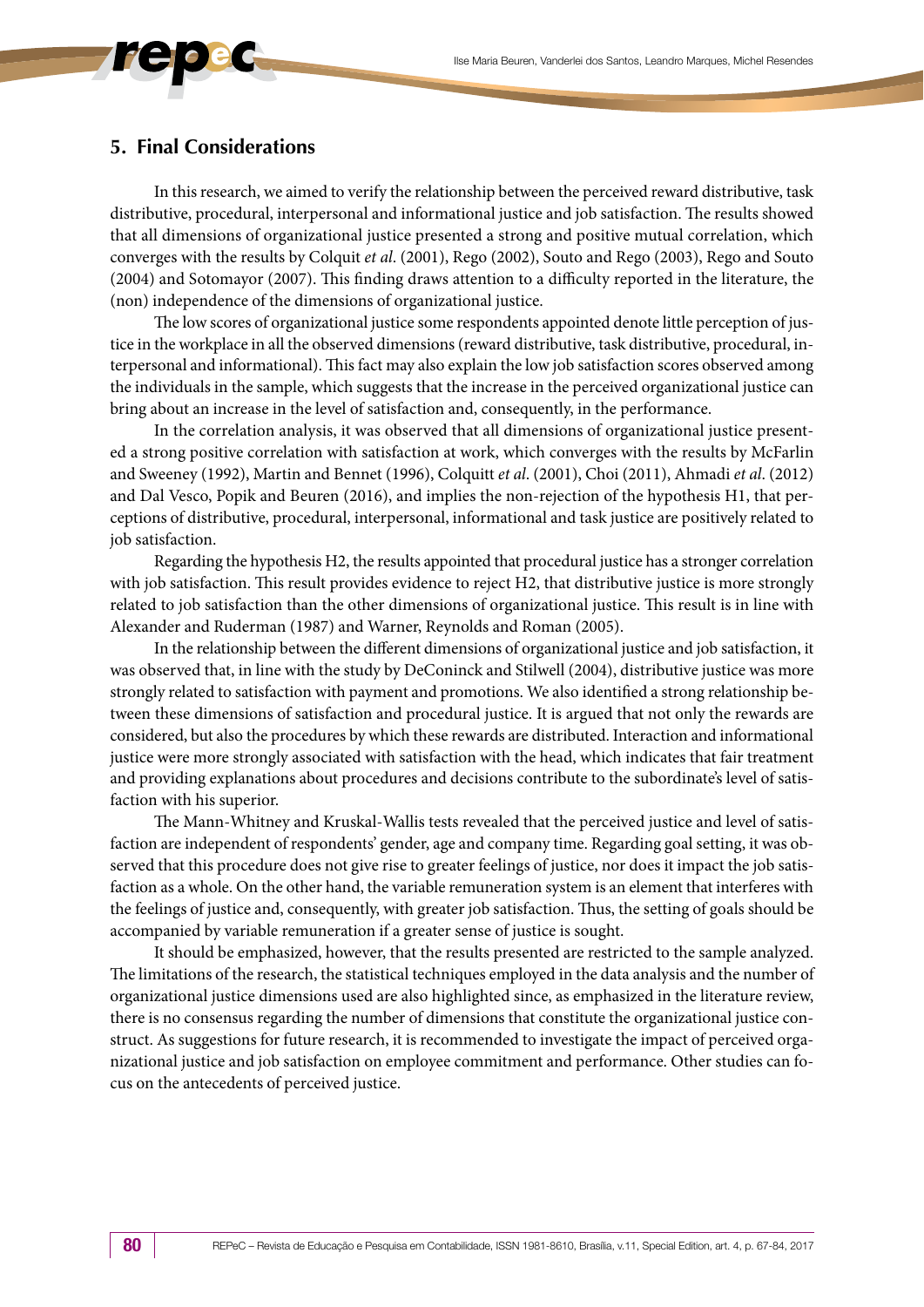- Adams, J.S. (1965). Inequity in social exchange. *Advances in Experimental Social Psychology,* 2, pp. 267- 299). New York: Academic Press. doi: [https://doi.org/10.1016/S0065-2601\(08\)60108-2](https://doi.org/10.1016/S0065-2601(08)60108-2)
- Ahmadi, S.A.A., Daraei, M.R., Rabiei, H., & Takallo, Y.S.H. (2012). The study on relationship between organizational justice, organizational citizenship behaviour, job satisfaction and turnover intentions a comparison between public sector and private sector. *International Business Management*, *6*(1), pp. 22-31. doi: [10.3923/ibm.2012.22.31](http://dx.doi.org/10.3923/ibm.2012.22.31)
- Alexander, S., & Ruderman, M. (1987). The role of procedural and distributive justice in organizational behavior. *Social Justice Research*, *1*(2), pp. 177-198. doi: https://doi.org/10.1007/BF01048015
- Aryee, S., Budhwar, P.S., & Chen, Z.X. (2002). Trust as a mediator of the relationship between organizational justice and work outcomes: test of a social exchange model. *Journal of Organizational Behavior*, *23*(3), pp. 267-285. doi: 10.1002/job.138
- Assmar, E.M.L., Ferreira, M.C., & Souto, S.D.O. (2005). Justiça organizacional: uma revisão crítica da literatura. *Psicologia: Reflexão e Crítica*, *18*(3), pp. 443-453. doi: http://dx.doi.org/10.1590/S0102- 79722005000300019
- Beuren, I.M., Klein, L., Lara, F.L., & Almeida, L.B. (2016). Percepção de justiça nos sistemas de controle gerencial aumenta comprometimento e confiança dos gestores? *Revista de Administração Contemporânea*, *20*(2), pp. 216-237. doi: http://dx.doi.org/10.1590/1982-7849rac2016140083
- Bies, R.J., & Moag, J.S. (1986). Interactional justice communication criteria of fairness. *Research on Negotiation in Organizations*, *1*(1), pp. 43-55.
- Chetty, K., & Neeraja, B. (2017). A study on impact of organizational justice perception on job satisfaction: Indian software employees' perspective. *International Journal of Applied Business and Economic Research*, *15*(4), pp. 387-399.
- Choi, S. (2011). Organizational justice and employee work attitudes: The federal case. *The American Review of Public Administration*, *41*(2), pp. 185-204. doi: 10.1177/0275074010373275
- Cohen-Charash, Y., & Spector, P.E. (2001). The role of justice in organizations: a meta analysis. *Organizational Behavior and Human Decision Processes*, *86*(2), pp. 278-321. doi: https://doi.org/10.1006/ obhd.2001.2958
- Colquitt, J.A. (2001). On the dimensionality of organizational justice: A construct validation of a measure. *Journal of Applied Psychology*, *86*(3), pp. 386-400. doi: 10.1037//0021-9010.86.3.386
- Colquitt, J.A., Conlon, D.E., Wesson, M.J., Porter, C.O.L.H., & Ng, K.Y. (2001). Justice at the millennium: A meta-analytic review of 25 years of organizational justice research. *Journal of Applied Psychology*, *86*(3), pp. 425-445. doi: 10.1037//0021-9010.86.3.425
- Dal Vesco, D.G., Beuren, I.M., & Popik, F. (2016). Percepção de justiça na avaliação na avaliação de desempenho e satisfação do trabalho. *Enfoque: Reflexão Contábil*, *35*(3), pp. 121-138. doi: http://dx. doi.org/10.4025/enfoque.v35i3.28333
- DeConinck, J.B., & Stilwell, C.D. (2004). Incorporating organizational justice, role states, pay satisfaction and supervisor satisfaction in a model of turnover intentions. *Journal of Business Research*, 57(3), pp. 225-231. doi: [https://doi.org/10.1016/S0148-2963\(02\)00289-8](https://doi.org/10.1016/S0148-2963(02)00289-8)
- Firoozi, M., Kazemi, A., & Sayadi, N. (2017). A Study of the Relationship between the Components of Organizational Justice and the Dimensions of Job Satisfaction of Physical Education Teachers. *Pertanika Journal of Social Science and Humanities*, *25*(2), pp. 541-551.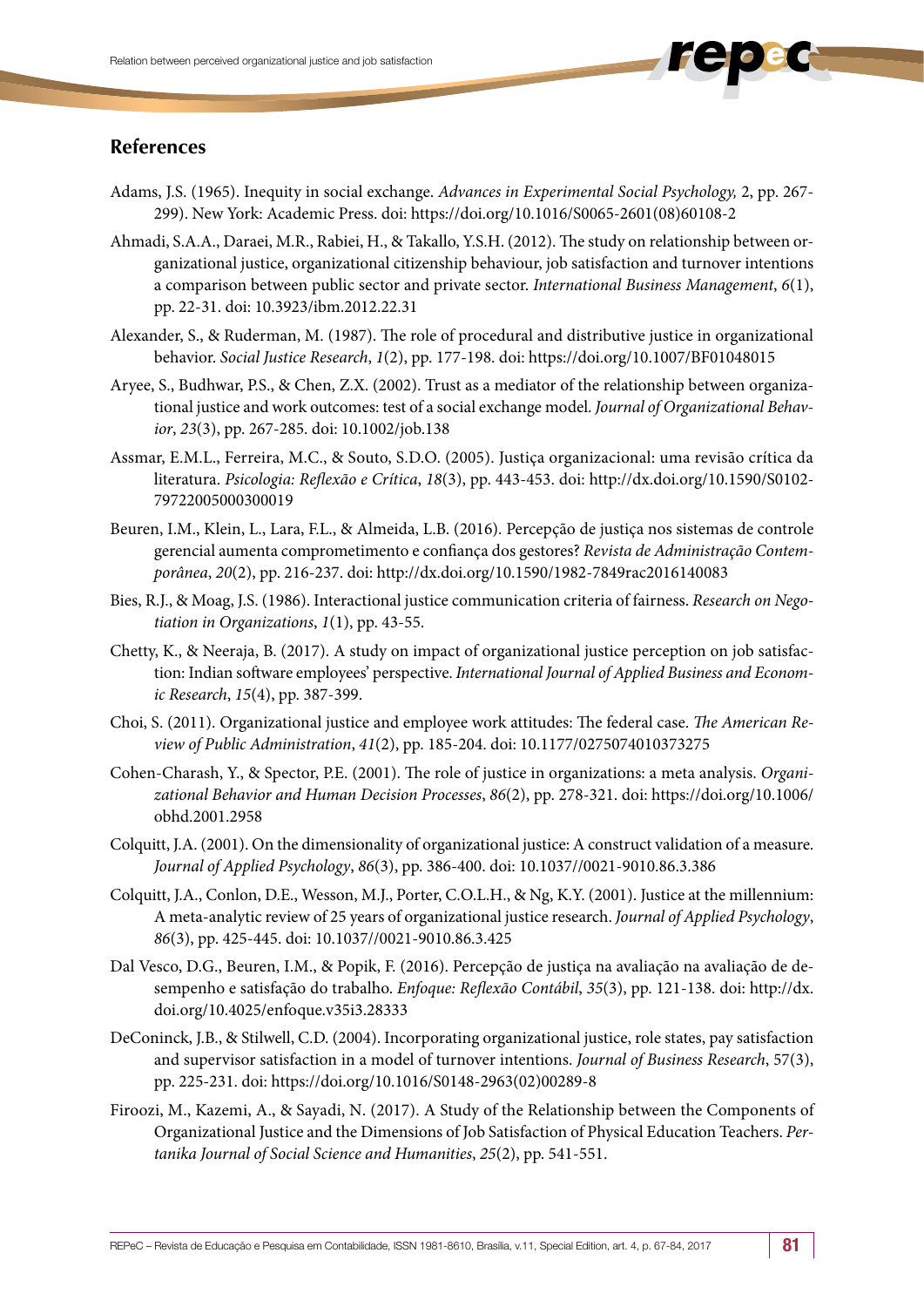- Goldman, B.M. (2003). The application of referent cognitions theory to legal-claiming by terminated workers: The role of organizational justice and anger. *Journal of Management*, *29*(5), pp. 705-728. doi: [https://doi.org/10.1016/S0149-2063\(03\)00032-1](https://doi.org/10.1016/S0149-2063(03)00032-1)
- Greenberg, J. (1987). Reactions to procedural injustice in payment distributions: Do the means justify the ends? *Journal of Applied Psychology*, *72*(1), pp. 55-61. doi: http://dx.doi.org/10.1037/0021- 9010.72.1.55
- Greenberg, J. (1993a). The social side of fairness: interpersonal and informational classes of organizational justice. In: Cropanzano, R. (Org.). *Justice in the workplace: approaching fairness in human resource management*. Hillsdale: Lawrence Erlbaum Associates.
- Greenberg, J. (1993b). Justice and organizational citizenship: A commentary on the state of the science. *Employee Responsibilities and Rights Journal*, *6*(3), pp. 249-256. doi: http://dx.doi.org/10.1007/ BF01419448
- Klendauer, R., & Deller, J. (2009). Organizational justice and managerial commitment in corporate mergers. *Journal of Managerial Psychology*, *24*(1), pp. 29-45. doi: https://doi.org/10.1108/02683940910922528
- Konovsky, M.A. (2000). Understanding procedural justice and its impact on business organizations. Journal of *Management*, *26*(3), pp. 489-511. doi: [https://doi.org/10.1016/S0149-2063\(00\)00042-8](https://doi.org/10.1016/S0149-2063(00)00042-8)
- Lai Wan, H. (2007). Human capital development policies: enhancing employees' satisfaction. *Journal of European Industrial Training*, *31*(4), pp. 297-322. doi: <https://doi.org/10.1108/03090590710746450>
- Lamertz, K. (2002). The social construction of fairness: Social influence and sense making in organizations. *Journal of Organizational Behavior*, *23*(1), pp. 19-37. doi: 10.1002/job.128
- Langevin, P., & Mendoza, C. (2013). How can management control system fairness reduce managers' unethical behaviours? *European Management Journal*, *31*(3), pp. 209-222. doi: [https://doi.](https://doi.org/10.1016/j.emj.2012.12.001) [org/10.1016/j.emj.2012.12.001](https://doi.org/10.1016/j.emj.2012.12.001)
- Leventhal, G.S. (1980). *What should be done with equity theory?* New approaches to the study of fairness in social relationships. US: Springer. doi: https://doi.org/10.1007/978-1-4613-3087-5\_2
- Locke, E.A. (1969). What is job satisfaction? *Organizational Behavior and Human Performance*, *4*(4), pp. 309-336. doi: [https://doi.org/10.1016/0030-5073\(69\)90013-0](https://doi.org/10.1016/0030-5073(69)90013-0)
- López-Cabarcos, M.A., Machado-Lopes-Sampaio-de Pinho, A.I., & Vázquez-Rodríguez, P. (2015). The influence of organizational justice and job satisfaction on organizational commitment in Portugal's hotel industry. *Cornell Hospitality Quarterly*, *56*(3), pp. 258-272. doi: 10.1177/1938965514545680
- Martin, C. L., & Bennett, N. (1996). The role of justice judgments in explaining the relationship between job satisfaction and organizational commitment. *Group & Organization Management*, *21*(1), pp. 84-104. doi: [http://dx.doi.org/10.1177/1059601196211005](http://psycnet.apa.org/doi/10.1177/1059601196211005)
- Martinez, M.C., & Paraguay, A.I.B.B. (2003). Satisfação e saúde no trabalho: aspectos conceituais e metodológicos. *Cadernos de Psicologia Social do Trabalho*, *6*(1), pp. 59-78. doi: [http://dx.doi.](http://dx.doi.org/10.11606/issn.1981-0490.v6i0p59-78) [org/10.11606/issn.1981-0490.v6i0p59-78](http://dx.doi.org/10.11606/issn.1981-0490.v6i0p59-78)
- Masterson, S.S., Lewis, K., Goldman, B.M., & Taylor, M.S. (2000). Integrating justice and social exchange: The differing effects of fair procedures and treatment on work relationships. *Academy of Management Journal*, *43*(4), pp. 738-748. doi: 10.2307/1556364
- McFarlin, D.B., Sweeney, P.D. (1992). Research notes. Distributive and procedural justice as predictors of satisfaction with personal and organizational outcomes. *Academy of Management Journal, 35*(3), pp. 626-637. doi: 10.2307/256489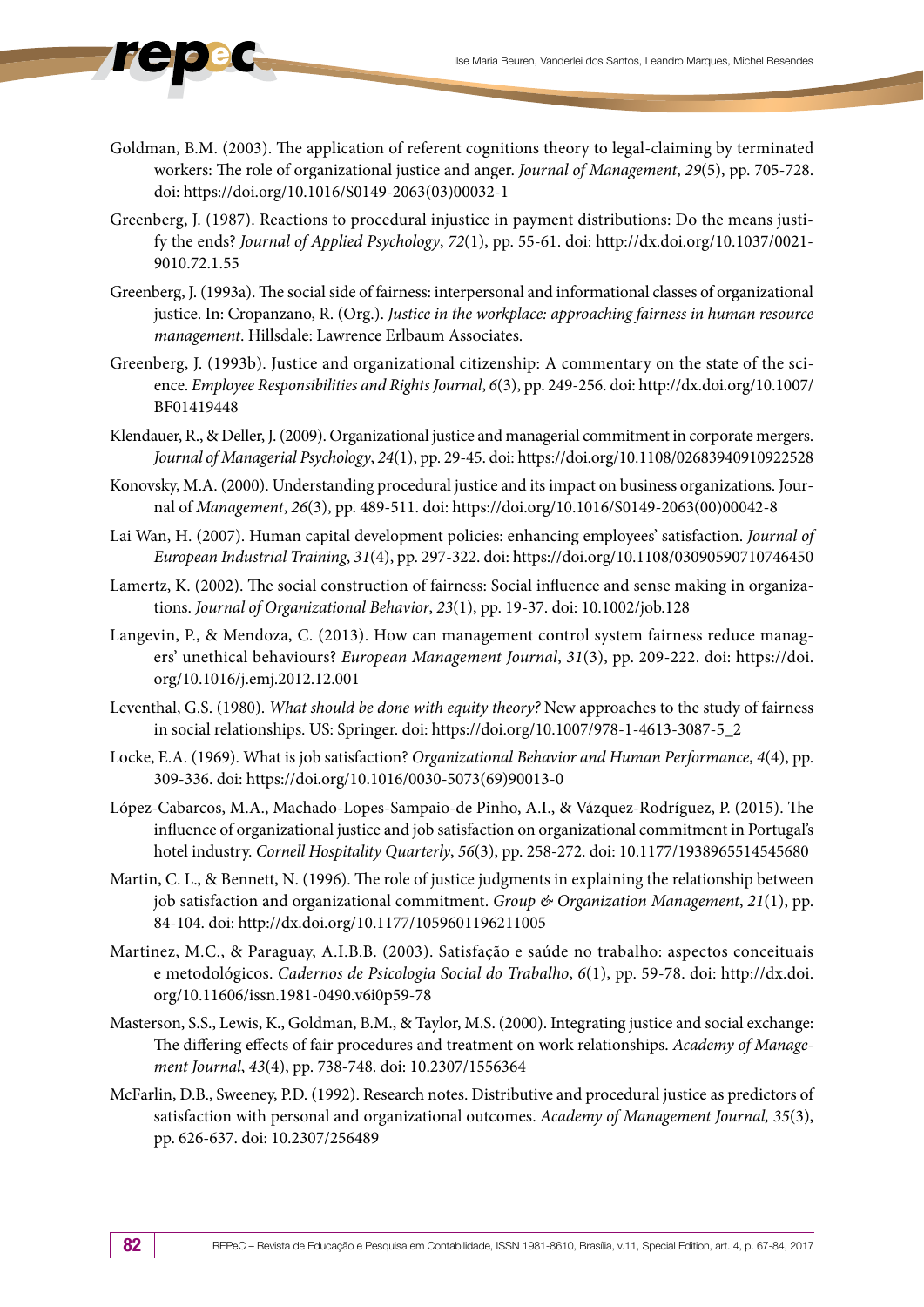- Nadiri, H., & Tanova, C. (2010). An investigation of the role of justice in turnover intentions, job satisfaction, and organizational citizenship behavior in hospitality industry. *International Journal of Hospitality Management*, *29*(1), pp. 33-41. doi: <https://doi.org/10.1016/j.ijhm.2009.05.001>
- Odelius, C.C., & Rabelo dos Santos, A. (2008). Percepção de justiça organizacional de sistemas de remuneração em organizações públicas. *Revista Alcance*, *15*(2), pp. 226-242.
- Omar, A.; Ferreira, M.C.; Souto, S.O.; Delgado, H.U.; Assmar, E.M.L.; González, A.T.; Galáz, M. T. (2007). Colectivismo, justicia y ciudadanía organizacional en empresas argentinas, mexicanas y brasileiras. *Revista Mexicana de Psicología*, *24*(1), pp. 101-116.
- Parker, R.J., & Kohlmeyer, J.M. (2005). Organizational justice and turnover in public accounting firms: a research note. *Accounting, Organizations and Society*, *30*(4), pp. 357-369. doi: [https://doi.org/10.1016/j.](https://doi.org/10.1016/j.aos.2004.05.001) [aos.2004.05.001](https://doi.org/10.1016/j.aos.2004.05.001)
- Rahim, M.A., Magner, N.R., & Shapiro, D.L. (2000). Do justice perceptions influence styles of handling conflict with supervisors? What justice perceptions, precisely?. *International Journal of Conflict Management*, *11*(1), pp. 9-31. doi: https://doi.org/10.1108/eb022833
- Rego, A. (2000). Percepções de justiça dos professores do ensino superior: desenvolvimento e validação de um instrumento de medida. *Linhas Críticas*, *6(*11), pp. 131-154.
- Rego, A. (2001). Percepções de justiça: estudos de dimensionalização com professores do ensino superior. *Psicologia: Teoria e Pesquisa*, *17*(2), pp. 119-131. doi: http://dx.doi.org/10.1590/S0102- 37722001000200004
- Rego, A. (2002). Comprometimento afectivo dos membros organizacionais: o papel das percepções de justiça. *Revista de Administração Contemporânea*, *6*(2), pp. 209-241. doi: http://dx.doi.org/10.1590/ S1415-65552002000200012
- Rego, A., & Souto, S. (2004). A percepção de justiça como antecedente do comprometimento organizacional: um estudo luso-brasileiro. *Revista de Administração Contemporânea*, *8*(1), pp. 151-177. doi: http://dx.doi.org/10.1590/S1415-65552004000100008
- Robbins, S.P. (2005). *Comportamento organizacional*. 11ª ed. São Paulo: Prentice Hall.
- Rueda, F.J.M., Baptista, M.N., Souza, M.S., Degenhardt, I., & Nicoletti, I.G. (2010). Escala de Suporte Laboral (ESUL) e escala de satisfação no trabalho: evidências de validade. *Avaliação Psicológica*, *9*(3), pp. 479-488.
- Siqueira, M.M.M. (2008). *Satisfação no trabalho*. In: Siqueira, M.M.M. (Org.). Medidas do Comportamento Organizacional: ferramentas de diagnóstico e de gestão. Porto Alegre: Armed.
- Sotomayor, A.M.S.B. (2007). Avaliação de desempenho e compromisso organizacional: a perspectiva da justiça organizacional. *Revista Universo Contábil, 3*(3), pp. 87-100.
- Souto, S., & Rego, A. (2003). O modelo tetradimensional da justiça organizacional: uma versão brasileira. *Revista de Administração FACES Journal*, 2(2), pp. 9-23. doi: [http://dx.doi.](http://dx.doi.org/10.21714/1984-6975FACES2003V2N2ART22) [org/10.21714/1984-6975FACES2003V2N2ART22](http://dx.doi.org/10.21714/1984-6975FACES2003V2N2ART22)
- Suehiro, A.C.B., Santos, A.A.A.D., Hatamoto, C.T., & Cardoso, M.M. (2008). Vulnerabilidade ao estresse e satisfação no trabalho em profissionais do programa de saúde da família. *Boletim de Psicologia*, *58*(129), pp. 205-218.
- Sweeney, P.D., & McFarlin, D.B. (1997). Process and outcome: gender differences in the assessment of justice. *Journal of Organizational Behavior*, *18*(1), pp. 83-98. doi: [http://dx.doi.org/10.1002/\(SICI\)1099-](http://psycnet.apa.org/doi/10.1002/(SICI)1099-1379(199701)18:1%3C83::AID-JOB779%3E3.0.CO;2-3) [1379\(199701\)18:1<83::AID-JOB779>3.0.CO;2-3](http://psycnet.apa.org/doi/10.1002/(SICI)1099-1379(199701)18:1%3C83::AID-JOB779%3E3.0.CO;2-3)